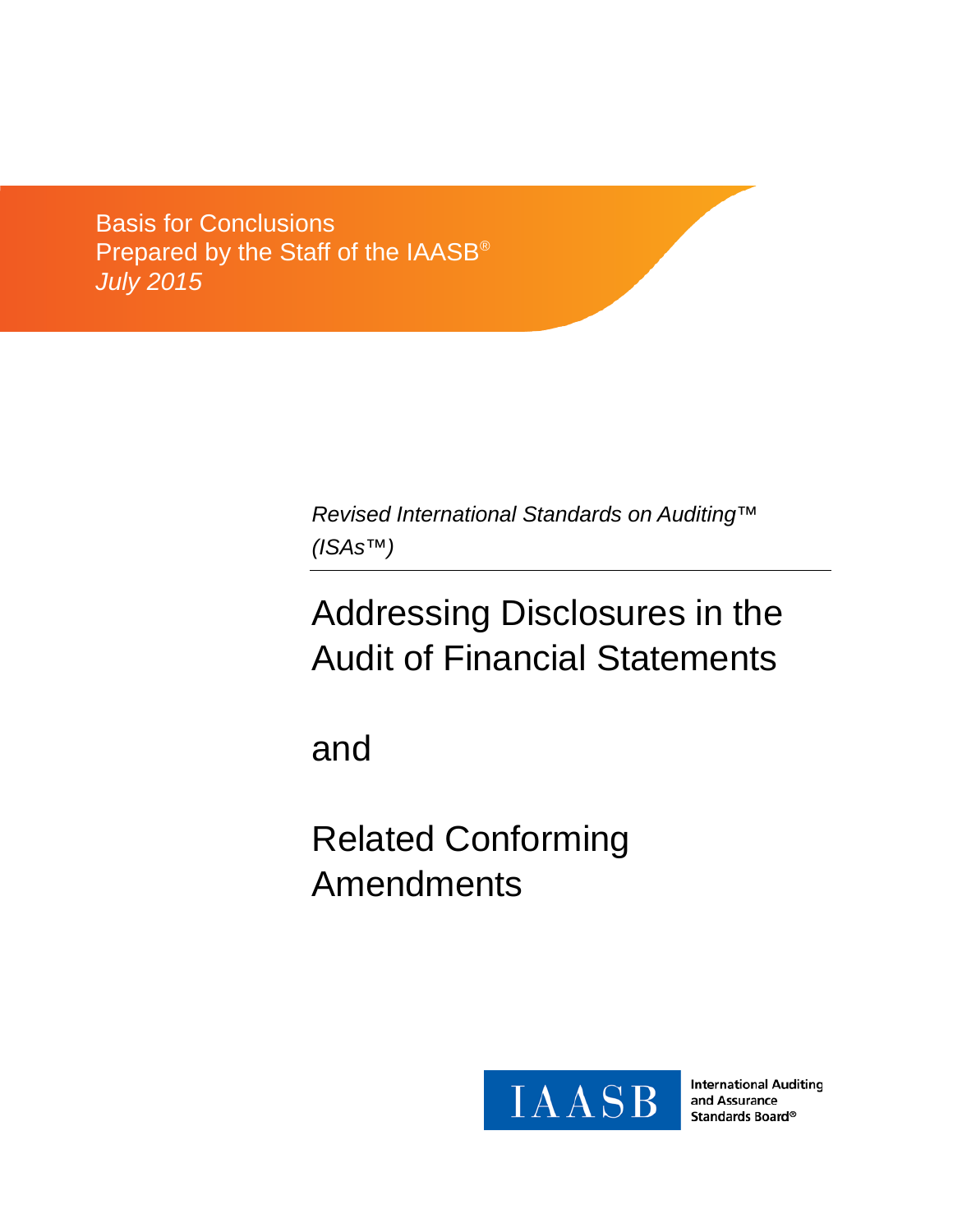

**International Auditing** and Assurance Standards Board®

This document was prepared by the Staff of the International Auditing and Assurance Standards Board  $(IAASB^{\heartsuit})$ .

The IAASB develops auditing and assurance standards and guidance for use by all professional accountants under a shared standard-setting process involving the Public Interest Oversight Board, which oversees the activities of the IAASB, and the IAASB Consultative Advisory Group, which provides public interest input into the development of the standards and guidance.

The objective of the IAASB is to serve the public interest by setting high-quality auditing, assurance, and other related standards and by facilitating the convergence of international and national auditing and assurance standards, thereby enhancing the quality and consistency of practice throughout the world and strengthening public confidence in the global auditing and assurance profession.

The structures and processes that support the operations of the IAASB are facilitated by the International Federation of Accountants<sup>®</sup> (IFAC<sup>®</sup>).

Copyright © July 2015 by the International Federation of Accountants® (IFAC®). For copyright, trademark, and permissions information, please see [page 21.](#page-20-0)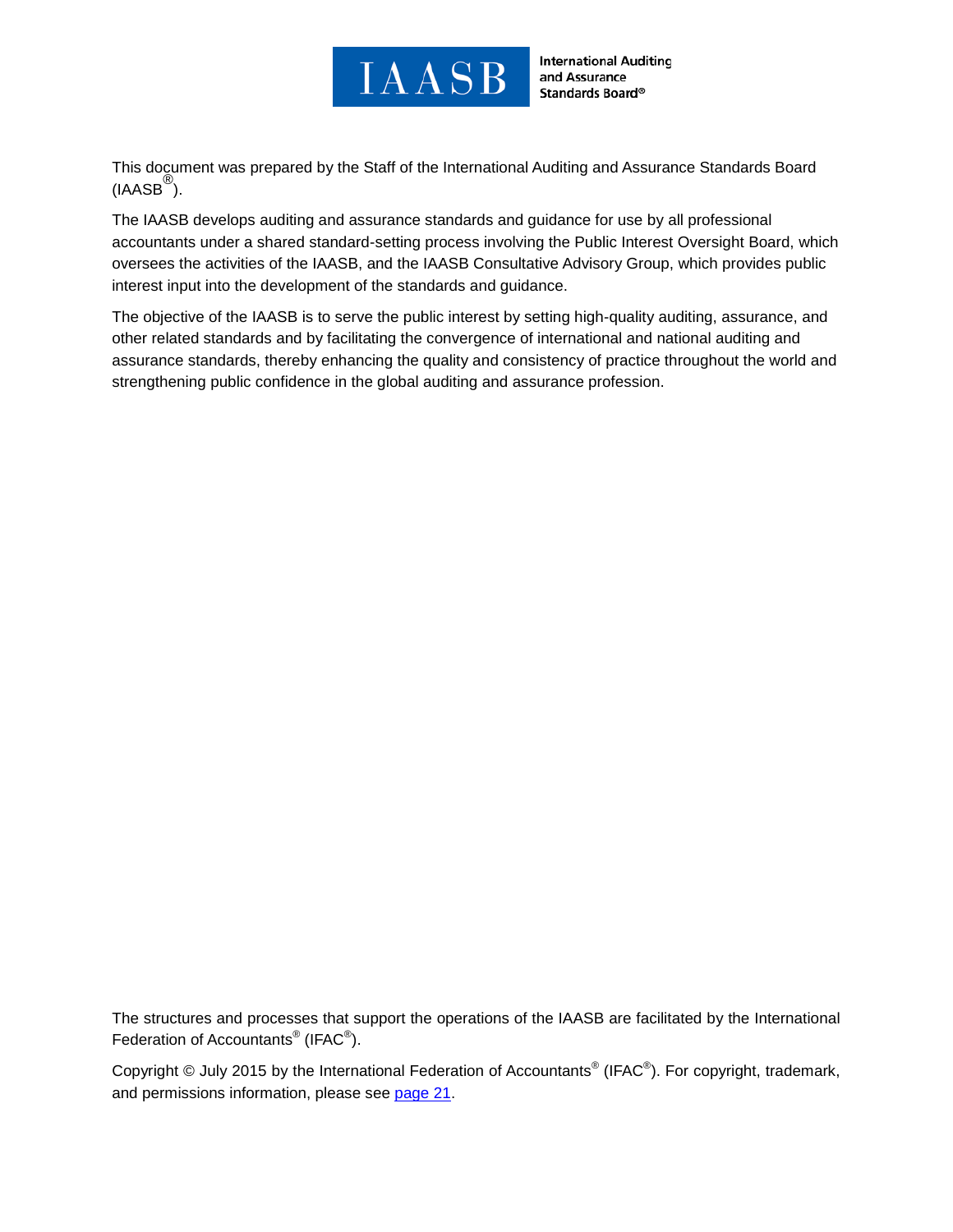## **CHANGES TO THE ISAS: ADDRESSING DISCLOSURES IN THE AUDIT OF FINANCIAL STATEMENTS**

This Basis for Conclusions has been prepared by Staff of the International Auditing and Assurance Standards Board (IAASB). It relates to, but does not form part of, the changes to the International Standards on Auditing (ISAs) that were made as part of the IAASB's project to address disclosures in the audit of financial statements (hereinafter referred to as "changes to the ISAs"). Substantive changes were made to the following ISAs:

- ISA 200, *Overall Objectives of the Independent Auditor and the Conduct of an Audit in Accordance with International Standards on Auditing.*
- ISA 210, *Agreeing the Terms of Audit Engagements.*
- ISA 240, *The Auditor's Responsibilities Relating to Fraud in an Audit of Financial Statements.*
- ISA 260 (Revised), *Communication with Those Charged with Governance.*
- ISA 300, *Planning an Audit of Financial Statements.*
- ISA 315 (Revised), *Identifying and Assessing the Risks of Material Misstatement through Understanding the Entity and Its Environment.*
- ISA 320, *Materiality in Planning and Performing an Audit.*
- ISA 330, *The Auditor's Responses to Assessed Risks.*
- ISA 450, *Evaluation of Misstatements Identified during the Audit.*
- ISA 700 (Revised), *Forming an Opinion and Reporting on Financial Statements.*

The IAASB approved the changes to the ISAs in March 2015, together with conforming amendments to  $ISA 540, 1$  $ISA 540, 1$  ISA 580;<sup>[2](#page-2-1)</sup> ISA 705 (Revised),<sup>[3](#page-2-2)</sup> ISA 800<sup>[4](#page-2-3)</sup> and ISA 80[5](#page-2-4).<sup>5</sup>

The changes to the ISAs and the conforming amendments were each approved with the affirmative votes of 17 out of 17 IAASB members present for the vote at the March 2015 meeting.<sup>[6](#page-2-5)</sup>

## **Background**

j

1. Financial reporting continues to evolve to meet the changing needs of users of financial statements. Most significantly, the increasing and widespread use of fair values and other estimates, often involving complex and judgmental measurements, has resulted in financial reporting requirements and practices requiring more detailed disclosures, including disclosure of assumptions, models, alternative measurement bases and sources of estimation uncertainty to provide more decision-

- <span id="page-2-3"></span><sup>4</sup> ISA 800, *Special Considerations‒Audits of Financial Statements Prepared in Accordance with Special Purpose Frameworks*
- <span id="page-2-4"></span><sup>5</sup> ISA 805, Special Considerations–Audits of Single Financial Statements and Specific Elements, Accounts or Items of a *Financial Statement*

<span id="page-2-0"></span><sup>1</sup> ISA 540, *Auditing Accounting Estimates, Including Fair Value Accounting Estimates, and Related Disclosures*

<span id="page-2-1"></span><sup>2</sup> ISA 580, *Written Representations*

<span id="page-2-2"></span><sup>&</sup>lt;sup>3</sup> ISA 705 (Revised), *Modifications to the Opinion in the Independent Auditor's Report* 

<span id="page-2-5"></span><sup>6</sup> For a full record of the voting on the changes to the ISAs and the conforming amendments, see the minutes of the March 16– 20, 2015 IAASB meeting at <http://www.ifac.org/auditing-assurance/meetings/brussels-belgium-1> under the heading "Minutes." One IAASB member was not present for the vote at the March 2015 meeting and was therefore ineligible to vote.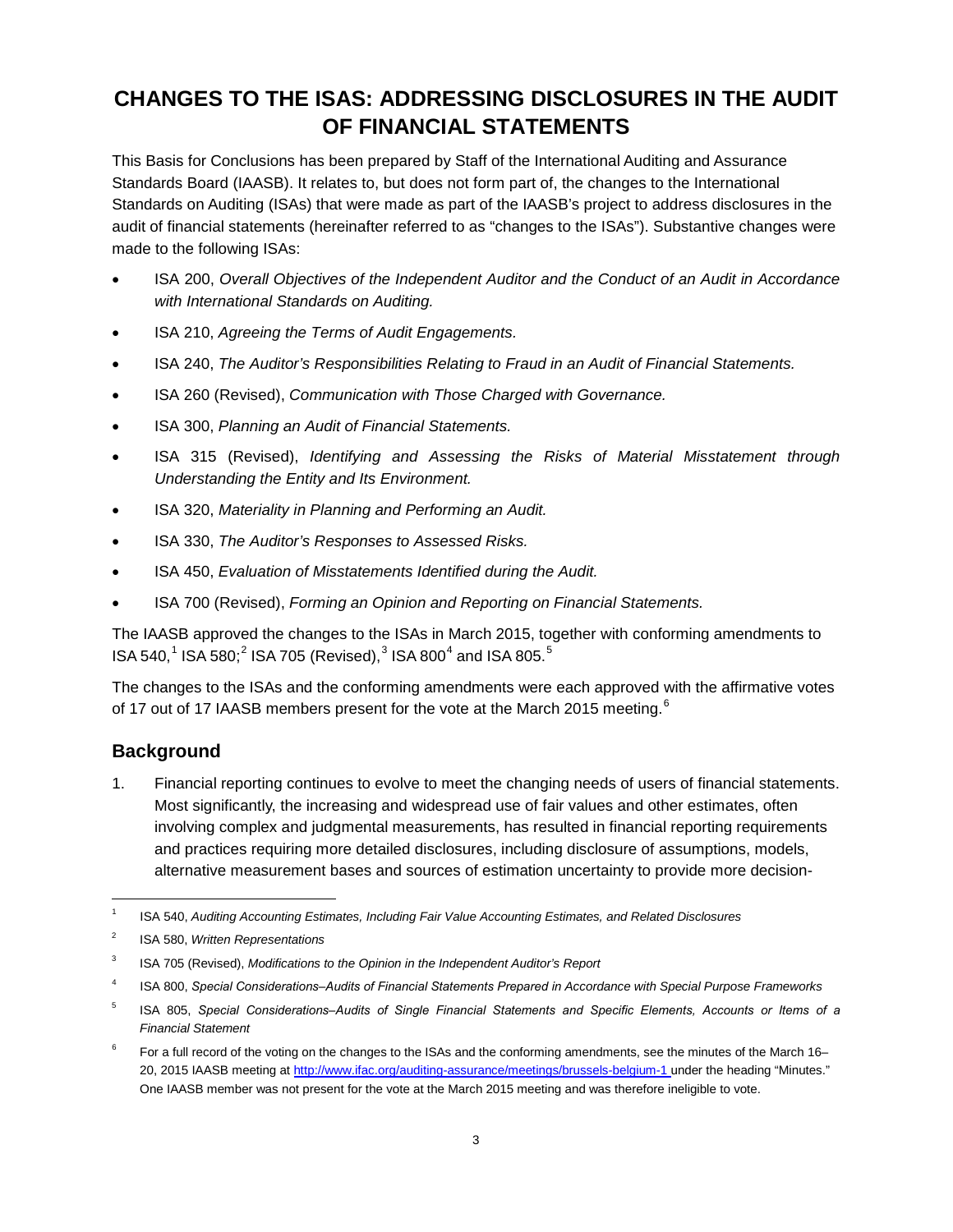useful information. Increasingly, such disclosures are obtained from sources outside the general and subsidiary ledgers and are often qualitative as well as quantitative in nature.

- 2. As a result, there has been widespread recognition of the challenges for preparers, investors, auditors and others about their consideration of the quantitative and qualitative information included in disclosures.
- 3. Recognizing the importance of disclosures in informing the decisions of users of audited financial statements, and in light of the feedback to the IAASB's January 2011 Discussion Paper (DP), *[The](http://www.ifac.org/sites/default/files/publications/exposure-drafts/IAASB-Disclosures_Discussion_Paper.pdf)  [Evolving Nature of Financial Reporting: Disclosure and Its Audit Implications,](http://www.ifac.org/sites/default/files/publications/exposure-drafts/IAASB-Disclosures_Discussion_Paper.pdf)* [7](#page-3-0) the IAASB commenced a project in September 2012 to determine whether changes to the ISAs with respect to disclosures were needed (through either new or revised requirements, or expanded application material to support the proper application of current requirements in the ISAs).
- 4. In initially deliberating the application of the ISAs when auditing disclosures as part of a financial statement audit, the IAASB broadly recognized that the ISAs appropriately reflect the necessary risk-based approach to disclosures in the audit, for example by including explicit requirements for doing so throughout the ISAs. Nonetheless, the IAASB agreed that there were areas in the ISAs where enhancements could be made. Throughout the development of the proposed changes to the ISAs, the IAASB and the Disclosures Task Force have been mindful of the issues and concerns raised in response to the IAASB's DP*.*
- 5. In May 2014, the IAASB published an Exposure Draft, *Proposed Changes to the International Standards on Auditing: Addressing Disclosures in the Audit of Financial Statements* (Disclosures ED), which proposed changes to ten ISAs.
- 6. Seventy responses were received, across a broad range of stakeholders. Respondents included four Monitoring Group (MG) members,  $8$  other regulators and audit oversight bodies, accounting firms, national standard setters, public sector representatives, as well as representatives of small and medium practices (SMPs).
- 7. Although investor groups did not formally comment on the Disclosures  $ED<sub>1</sub><sup>9</sup>$  $ED<sub>1</sub><sup>9</sup>$  $ED<sub>1</sub><sup>9</sup>$  the Task Force reached out to them separately for feedback on the proposals, in particular to understand their expectations of auditors in relation to disclosures and any potential expectations gaps.
- 8. This Basis for Conclusions explains the more significant issues raised by respondents to the Disclosures ED, and how the IAASB has addressed them.
- 9. The IAASB also discussed this project with the IAASB Consultative Advisory Group (IAASB CAG) on seven occasions, including during the development of the DP and consideration of the feedback received thereon, prior to the issuance of the Disclosures ED and prior to the finalization of the changes to the ISAs.

<span id="page-3-0"></span><sup>7</sup> See the IAASB's January 2012 *[Feedback Statement](http://www.ifac.org/publications-resources/feedback-statement-disclosures)* for a summary of responses to the DP.

<span id="page-3-1"></span>The Monitoring Group comprises the Basel Committee on Banking Supervision (BCBS), the European Commission (EC), the Financial Stability Board (FSB), the International Association of Insurance Supervisors (IAIS), the International Forum of Independent Audit Regulators (IFIAR), the International Organization of Securities Commissions (IOSCO), and the World Bank (WB). BCBS, IAIS, IFIAR and IOSCO responded to the proposals on the changes to the ISAs.

<span id="page-3-2"></span><sup>&</sup>lt;sup>9</sup> Two investor groups, Hermes Equity Ownership Services and the International Corporate Governance Network, responded to the 2011 DP.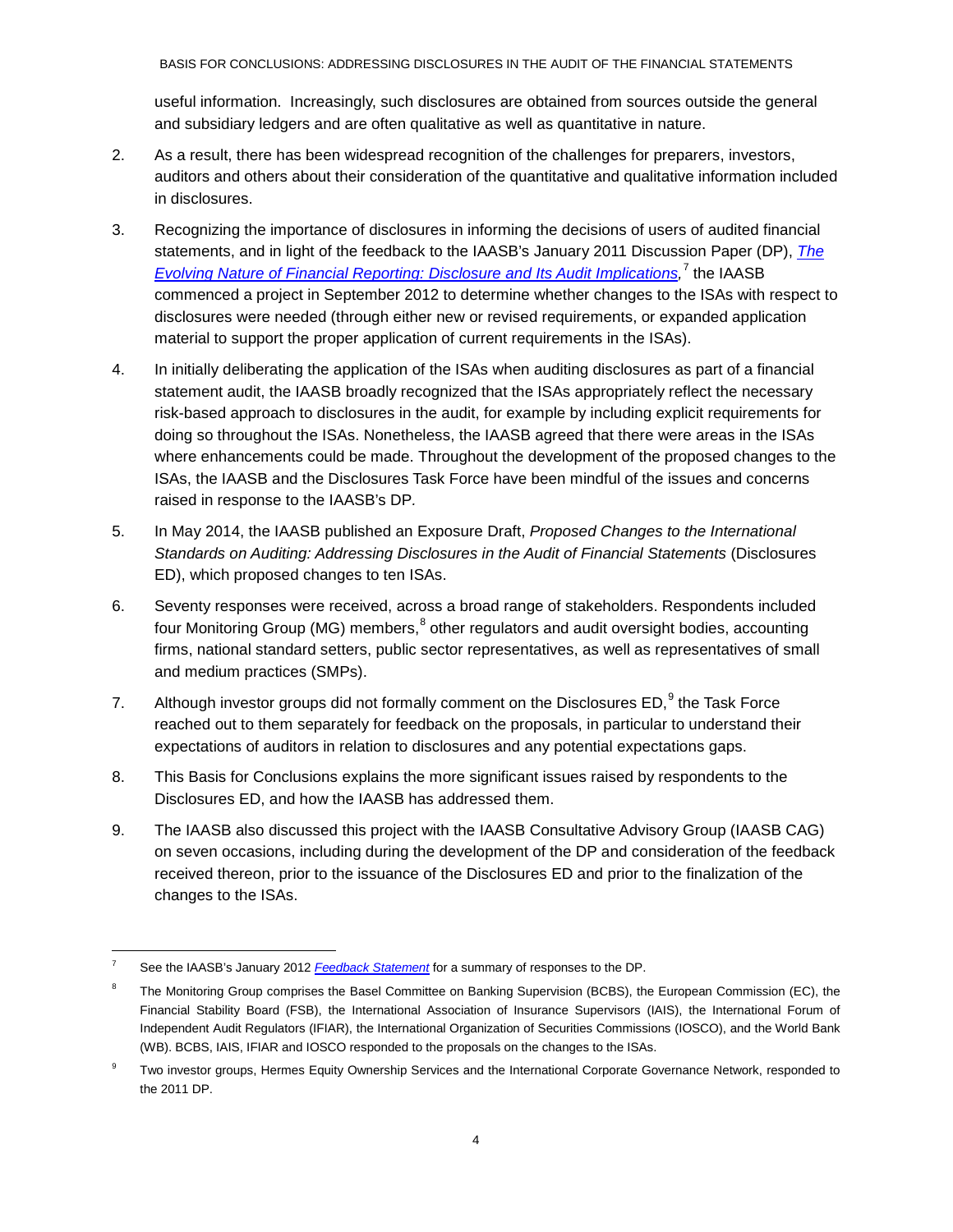## **Public Interest Issues Addressed by This Project**

- 10. The IAASB continues to focus on addressing public interest issues as it develops new standards or makes changes to enhance its extant standards. Investors and others expect high-quality audits that will serve as a means of enhancing the credibility of financial reporting and help to support global financial stability. Understandable and relevant disclosures in the financial statements are essential to users of financial statements. Consequently, increased auditor attention on disclosures may also engender greater attention on them by preparers, and is therefore in the public interest.
- 11. The changes that have been made to the ISAs are intended to provide workable solutions for issues that have been identified by a broad range of stakeholders relating to the perceived need for auditors to more explicitly address disclosures as part of the financial statement audit. In particular, IFIAR has published inspection findings related to the need for auditors to focus more on auditing disclosures. The IAASB believes that changes to the ISAs in this regard will further contribute to high-quality audits and, through this, enhanced focus on disclosures by preparers and higherquality financial reporting.
- 12. The purposes of the changes to the ISAs can be summarized as follows:
	- (a) Focus auditors' attention on disclosures throughout the audit process, thereby contributing to relevant and adequate disclosures for users of the financial statements.
	- (b) Enhance the requirements in various ISAs to drive changes in the auditor's approach and improve consistency in practice to more specifically address disclosures, in particular qualitative disclosures.
	- (c) Clarify the auditor's work effort in relation to disclosures by providing additional guidance in the application material in the ISAs to assist auditors in better applying the requirements, regardless of the applicable financial reporting framework, and draw specific attention to evolving types of disclosures and the auditor's work effort in relation to them.

#### *Improving Disclosures for Users of the Financial Statements*

- 13. The trend toward the provision of information in disclosures that is more relevant to users, including being adequate for their needs, has focused the attention of many stakeholders on the disclosures process. It has been acknowledged that improving the quality of disclosures, and thereby the usefulness of the information to users of the financial statements, will require effort by many different stakeholders, including the accounting and auditing standard setters.
- 14. As explained above, the IAASB commenced a project to explore what changes could be made to the ISAs to help focus auditors on disclosures, particularly in light of the increased focus on this aspect of the financial statement audit.
- 15. The International Accounting Standards Board (IASB) has also commenced work on two related areas: materiality and disclosures. In relation to its materiality project, the IASB plans to release for public consultation a draft Practice Statement for applying materiality to financial statements in mid-2015. The IASB is also continuing activities in relation to its "Principles of Disclosures" project with the objective of assisting entities to determine the basic structure and content of a complete set of financial statements.
- 16. The US Financial Accounting Standards Board (FASB) is also undertaking work on a Disclosures Framework, with the project evaluating four disclosures areas: fair value measurement; defined benefit plans, income taxes and inventory. The FASB issued an exposure draft, *Conceptual*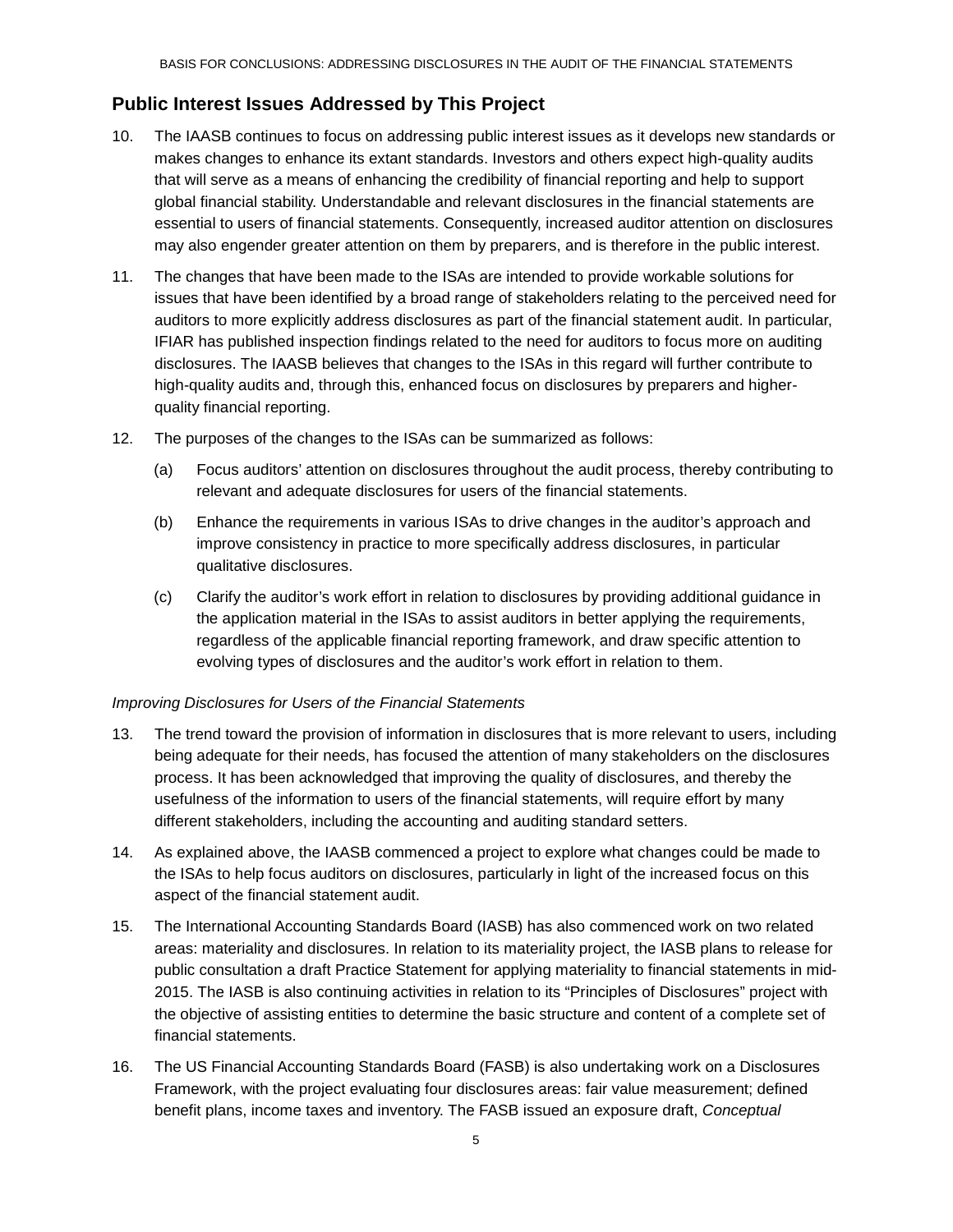BASIS FOR CONCLUSIONS: ADDRESSING DISCLOSURES IN THE AUDIT OF THE FINANCIAL STATEMENTS

*Framework for Financial Reporting: Chapter 8 Notes to the Financial Statements*, in March 2014, and are currently re-deliberating comments received. In addition, the US Securities and Exchange Commission is in the process of considering "Disclosure Effectiveness" and is currently in the process of collecting input and comments on how to improve disclosures and make disclosures more effective.

- 17. Many respondents to the ED, including three MG respondents, encouraged the IAASB to continue working closely with the IASB to help ensure that the proposed changes to the auditing standards are effective and consistent with any proposed changes to the accounting standards. Specifically, these respondents were of the view that preparers and auditors should pay attention to the application, by the entity, of the provisions of the financial reporting framework on the relevance and specificity of the information provided by the entity (i.e., avoiding boilerplate disclosures).
- 18. What preparers need to do in relation to disclosures is expected to develop further with any changes made to the financial reporting frameworks in relation to materiality and disclosures. The IAASB acknowledges that such developments may give rise to further implications for the ISAs, in particular those addressing the auditor's consideration of materiality and audit evidence relating to disclosures. As part of the ongoing IAASB-IASB liaison, the Task Force and IAASB Staff will continue to liaise with the IASB Staff on matters of common interest in this area. As a result of what has been learned from this ongoing activity the IAASB may determine that its *Work Plan for 2017–* 2018<sup>[10](#page-5-0)</sup> should include a new project related to aspects of disclosures or a more holistic exploration of issues related to materiality, including possible revision to ISA 320 (see further discussion on these matters in paragraphs 28 and 27, respectively).

## *Strengthening How the ISAs Address Disclosures through Changes that Are Capable of Consistent Application in Audits of Financial Statements of Entities of All Sizes, and in All Jurisdictions and Sectors*

- 19. Addressing the information included in disclosures in the financial statements is an integral part of the audit, regardless of the financial reporting framework under which the financial statements have been prepared. A main consideration in this project was therefore whether the manner in which the ISAs acknowledged and addressed the auditor's work effort in relation to disclosures was not only sufficient from the perspective of achieving a high-quality audit, but also clear enough to result in a workable and consistent application across all audits. In developing the changes to the ISAs, the IAASB focused on whether they were articulated in a way such that the expected work effort would be well-understood by auditors.
- 20. Different financial reporting frameworks may apply depending on the size or nature of the entity, or the jurisdiction or sector in which it operates. It is therefore in the public interest that the ISAs be "framework- neutral" and therefore capable of consistent application regardless of the applicable financial reporting framework.
- 21. The IAASB acknowledges that, for certain entities, a lack of complexity in the nature of its operations may mean that there is less need for extensive or complex disclosures and that certain financial reporting frameworks may require less extensive disclosures than other frameworks. Significant concern was expressed by some respondents to the Disclosures ED, in particular those representing the SMP community, that the proposed changes to the ISAs would unduly burden

<span id="page-5-0"></span><sup>&</sup>lt;sup>10</sup> As noted in its Work Plan for 2015–2016, the IAASB plans to consult publicly on its Work Plan for 2017–2018. Any new projects identified for this period will be considered at that time in light of existing Board resources,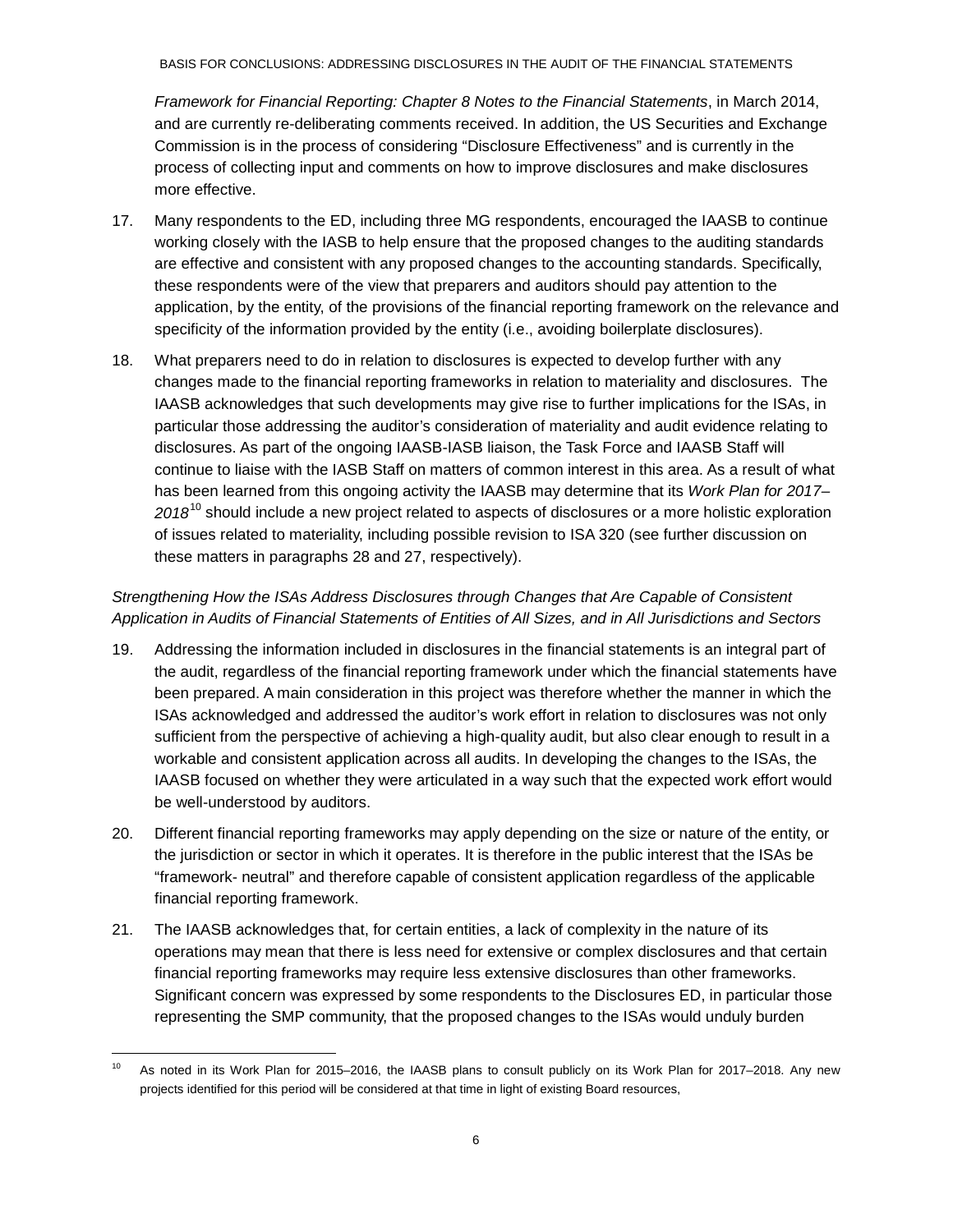these entities. These respondents suggested the IAASB should defer making changes to the ISAs for disclosures until planned later work on certain of the ISAs, citing concerns over the volume of changes and the potential effects on smaller practitioners who would need to factor these changes into their audit methodologies and training. They believed that the impact of implementing the changes would outweigh the benefits of doing so in their environment.

22. The IAASB gave careful consideration to these concerns, as effective implementation of the ISAs is fundamental to achieving audit quality regardless of the size of the entity or the accounting firm. The IAASB reflected upon the rationale behind the proposed changes and, on balance, believed that making changes to the ISAs at this time is necessary in the public interest and had the support of a wide range of stakeholders. The changes to the ISAs continue to build on the fundamental principles in a risk-based audit. The IAASB therefore believes they would be capable of being applied proportionately in audits of entities of all sizes, and in all jurisdictions and sectors. See further discussion in paragraphs 71–78 below.

## **The Need for Strengthened Requirements to Address Auditing Disclosures**

#### *Background and Summary of Comments Received on Exposure*

- 23. In developing the changes to the ISAs proposed in the Disclosures ED, the IAASB considered that the extant requirements in principle adequately addressed the auditor's work effort in relation to disclosures in most circumstances, but that more guidance was needed to explain how some of the requirements were expected to be applied in addressing disclosures. Accordingly, the majority of the proposed changes in the ED were developed to clarify the application of existing requirements, or to provide additional guidance to explain more precisely what the relevant requirement means or is intended to cover, or to provide examples of procedures that may be appropriate in the circumstances. The IAASB also believed that changing the definition of "financial statements" in ISA  $200<sup>11</sup>$  $200<sup>11</sup>$  $200<sup>11</sup>$  would have a ripple effect across the rest of the ISAs and would make it much clearer that particular requirements (including those addressing the auditor's risk assessment and response) applied equally to disclosures.
- 24. However, many respondents to the Disclosures ED, particularly those who were seeking further substantial changes (including the MG members, and other regulators and audit oversight bodies), were of the view that more requirements and guidance would be needed to address how the concept of materiality is to be applied to disclosures. Others suggested that changes to introduce greater specificity in some of the extant requirements would be helpful to drive auditor behavior. Specific areas noted by respondents for further IAASB consideration included:
	- Evaluating the financial statements, including disclosures, when forming an opinion (ISA 700 (Revised))—Some respondents, in particular two MG members and other regulators and audit oversight bodies, had the view that certain material presented in the Disclosures ED could be developed and enhanced further to promote the effectiveness of auditing disclosures, and therefore promote the behavioral changes expected. A few of these respondents, as well as others, had the view that elevating certain application material, including that related to aspects of the auditor's evaluation of the financial statements in view of the requirements of the applicable financial reporting framework, to requirements would further enhance the quality and robustness of the procedures when auditing disclosures.

<span id="page-6-0"></span>ISA 200, paragraph 13(f)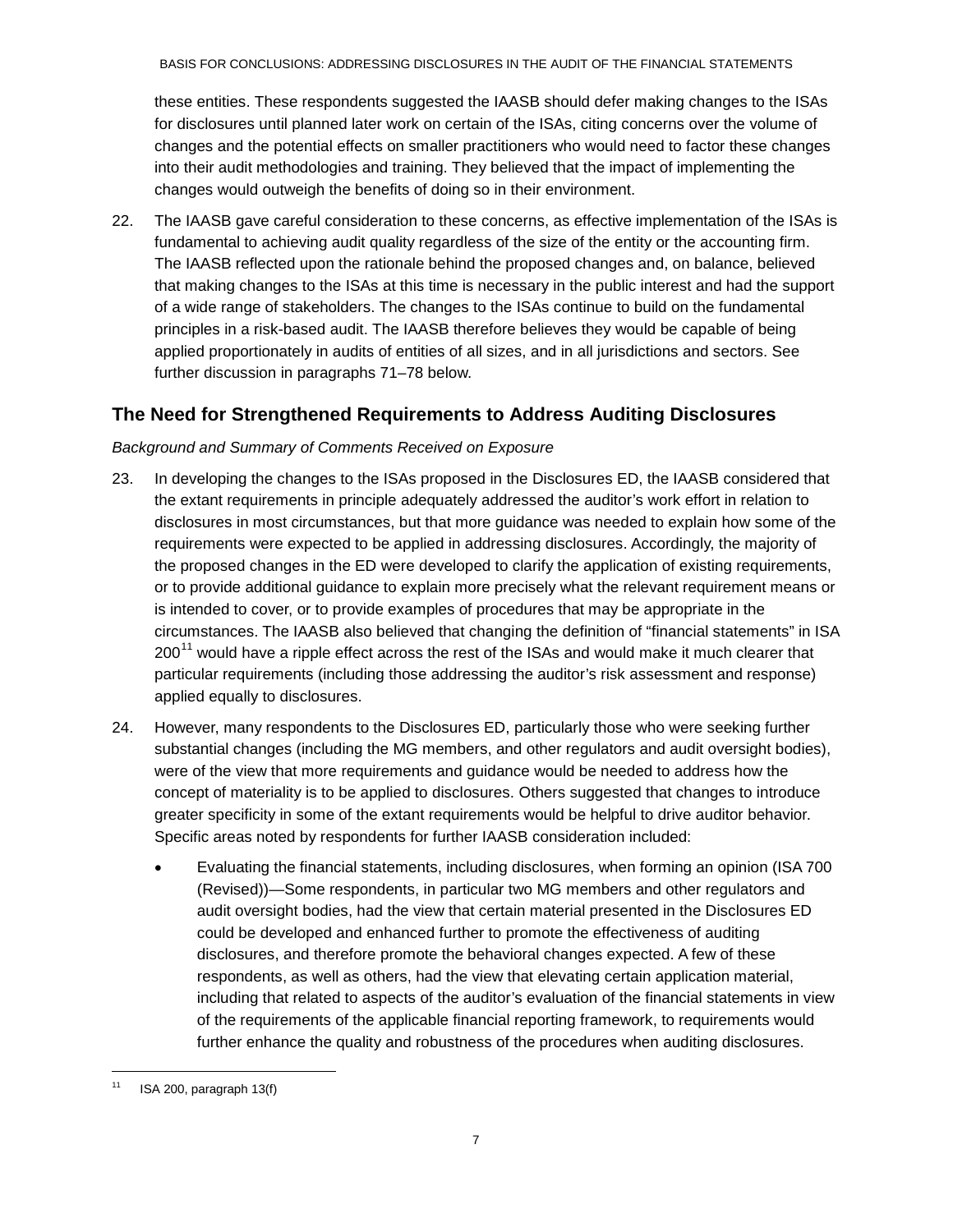- The need to further address specific considerations for internal control over the preparation of financial statement disclosures (ISA 315 (Revised))―In the Disclosures ED, to respond to comments received to the DP to give prominence to sources of information in disclosures, the IAASB proposed addressing this through the introduction of the concept of "information from systems or processes that are not part of the general ledger system". While supporting the concept generally, some respondents encouraged the IAASB to further consider how best to describe such information and the intended work effort thereon to enhance consistency in practice in this important area.
- Further consideration about the adequacy of presentation and disclosure (ISA 330)―A few respondents, including two MG members, suggested that consideration be given to elevating application material in paragraph A59 of ISA 330 relating to the adequacy of presentation and disclosure, to a requirement, as these are procedures that an auditor would be expected to ordinarily undertake in all instances.
- Evaluating misstatements (ISA 450)―Some respondents, including one MG member, had the view that the application material proposed in the Disclosures ED did not really help auditors in understanding how to apply the requirements in ISA 450 when evaluating misstatements in qualitative disclosures, and suggested consideration be given to strengthening ISA 450 to assist the auditor in these circumstances.
- Concerns about the availability of audit evidence for some disclosures—Some respondents to the Disclosures ED (including two MG members) suggested additional guidance to address the challenges in obtaining sufficient appropriate audit evidence when auditing certain disclosures.
- Encouraging auditors to be alert to management's use of boilerplate language and to encourage management to limit its use and to enhance the disclosures, where necessary, to reflect current entity-specific facts and circumstances surrounding specific activities of the entity―One MG member was of the view that this notion could be included in ISA 315 (Revised) and was important in light of users' expectations of disclosures.

#### *IAASB Decisions*

- 25. The IAASB reconsidered the adequacy of the requirements in the noted standards, in light of its overarching aim of enhancing auditor behavior in relation to disclosures. The IAASB agreed that these could be strengthened in some areas, in particular ISA 330 and ISA 700 (Revised), as explained in paragraphs 34–35 and 29–30, respectively. Based on feedback from the ED, the IAASB also agreed further changes to strengthen certain requirements in ISA 315 (Revised) (see paragraphs 31–33).
- 26. In relation to the requirements in ISA 450 addressing misstatements, the IAASB continues to have the view that the requirements are sufficiently robust insofar as they apply in addressing disclosures, but did give more consideration to enhanced and strengthened application material to help auditors in applying the requirements (as is explained further in paragraph 58).
- 27. The IAASB also considered whether additional requirements relating to the qualitative aspects of disclosures could be developed within this project. However, as also described in paragraphs 55– 56, in exploring this aspect of materiality, the IAASB decided that some of the potential changes considered in the context of disclosures could also be of relevance in the context of other items and that it would therefore not be appropriate to make these changes in isolation for disclosures.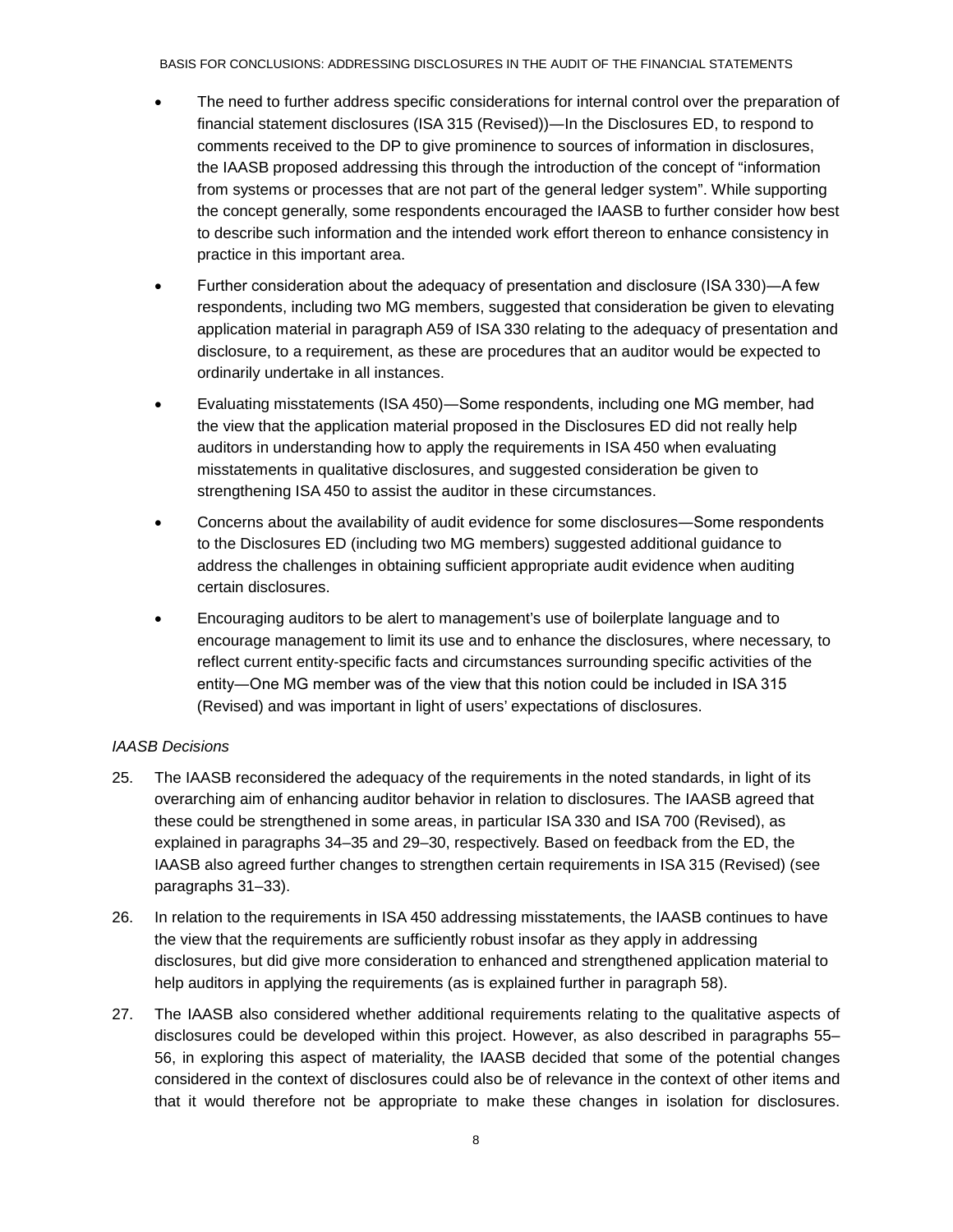Additionally, similar issues were likely to be addressed in the IASB's work on the topic of materiality, and the IAASB ultimately agreed that this would be better dealt in light of the outcome of that work with a more holistic review of ISA 320, if considered necessary, as part of the IAASB's *Work Plan for 2017–2018*. The IAASB CAG Representatives supported this approach, noting that changes to the accounting standards in relation to materiality could potentially affect a number of ISAs.

28. The IAASB considered enhancing the requirements and guidance in relation to obtaining sufficient appropriate audit evidence for disclosures. The requirements for disclosures, relating to their relevance, understandability and quality – including considerations for evidence supporting the disclosures –are embedded in the financial reporting standards. Currently, in the absence of a "disclosures framework", some of these aspects relating to disclosures are not specifically addressed in many financial reporting standards. The IASB and FASB have both commenced work in this area—the IASB has commenced a project on "Principles of Disclosures" (as noted in paragraph 15) and the FASB is deliberating a disclosures framework around specific disclosures (as noted in paragraph 16). Accordingly, the IAASB has agreed that introducing new requirements and guidance in relation to obtaining sufficient appropriate audit evidence, before more specificity around these aspects of disclosures is introduced into the financial reporting standards, may lead to confusion, misinterpretation and misapplication. Therefore, the IAASB agreed to continue to work proactively alongside the IASB as it progresses its "Principles of Disclosures" Initiative until it is sufficiently progressed to consider whether amendments to the ISAs (e.g., in the ISA 500-series) or an International Auditing Practice Note (IAPN), or other non-authoritative document, could be developed to address issues in this area.

#### Strengthened Requirements in ISA 700 (Revised)

- 29. The IAASB agreed to enhance the requirements in ISA 700 (Revised) regarding the auditor's consideration of the evaluation of the financial statements, as it relates to the relevance of the significant accounting policies,  $12$  and the relevance, reliability, comparability and understandability of the financial statements.<sup>[13](#page-8-1)</sup> This was done by elevating application material proposed in the Disclosures ED, as upon further reflection the IAASB agreed the actions proposed in the guidance would be expected to be undertaken by the auditor in all instances.
- 30. In addition to the changes made in ISA 700 (Revised) as described in paragraph 29 above, the IAASB is of the view that this is an area that will require collaborative effort for an effective response. Other stakeholders have also acknowledged this issue, and are working towards their own part of the solution. In this regard, the accounting standard setters have commenced work on the financial reporting requirements for disclosures, and once this work is complete, the IAASB may need to revisit this area as part of its further work.

#### Strengthened Requirements in ISA 315 (Revised)

31. The Disclosures ED introduced the concept of "information from systems or processes that are not part of the general ledger system," to acknowledge that these other sources of information were an integral part of the preparation of the financial statements and therefore needed sufficient attention at an early stage during the audit. The IAASB CAG acknowledged the relevance to the public interest, in particular as such information may be generated from an entity's risk management

<span id="page-8-0"></span> $12$  ISA 700 (Revised), paragraph 13(a)

<span id="page-8-1"></span> $13$  ISA 700 (Revised), paragraph 13(d)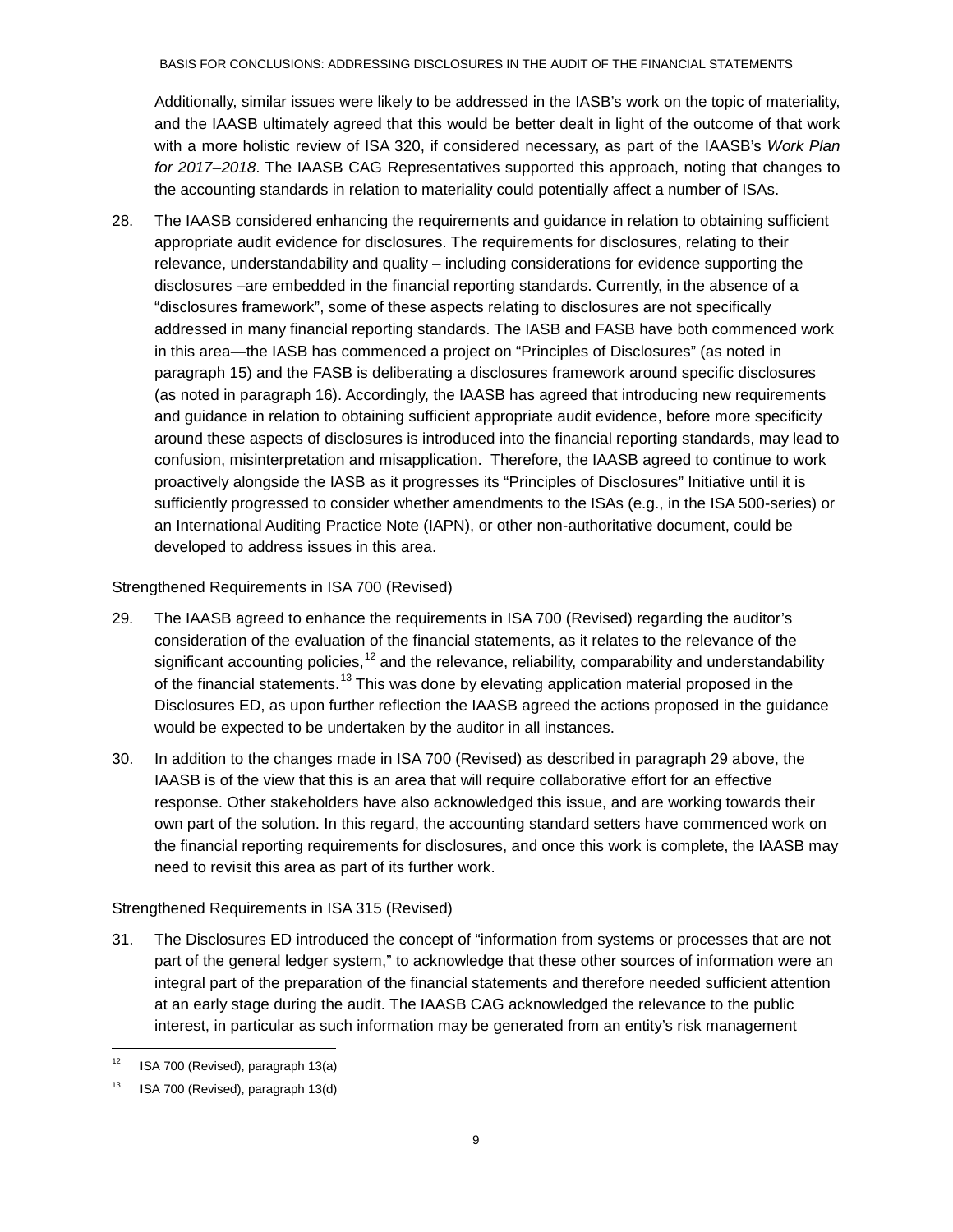system, or may be included in disclosures that further explain fair value accounting estimates recognized in the financial statements.

- 32. The IAASB agreed that it was important to incorporate this in the requirements. It concluded to do so by emphasizing that the information in the financial statements may be from within or outside the general and subsidiary ledgers, and would therefore need to be considered when performing the required procedures to obtain an understanding of the information system, including the related business processes, relevant to financial reporting in ISA 315 (Revised).<sup>[14](#page-9-0)</sup> The changes agreed upon address two separate but related aspects of the IAASB's deliberations: (1) the need for it to be clear that the understanding of the information system also includes an understanding of how that information system relates to disclosures and (2) a further emphasis on the fact that certain of this information may be from outside the general and subsidiary ledgers.
- 33. The IAASB was mindful to not inadvertently "scope into the requirement" the need to obtain a more comprehensive understanding of systems and processes that may not be relevant to the audit, thereby increasing the auditor's work effort unnecessarily. Accordingly, the IAASB agreed to highlight in the application material that it is only the relevant aspects of the information systems that were applicable to this understanding, and that the extent of the understanding is matter of the auditor's professional judgment. The IAASB also provided revised and clarified examples of what these other sources of information could be to provide guidance to the enhanced requirement.<sup>[15](#page-9-1)</sup>

#### Strengthened Requirements in ISA 330

- 34. Similarly, the IAASB agreed changes to the proposed requirement in ISA 330 relating to the auditor's consideration of the adequacy of presentation and disclosure.<sup>[16](#page-9-2)</sup> The IAASB was of the view that greater prescription in the requirement would be useful for consistency of application and therefore agreed to elevate the relevant application material to a requirement.
- 35. In considering the reconciliation of the financial statements with the underlying accounting records, the IAASB also believed it would be necessary to more explicitly address information in disclosures whether such information is from within or outside of the general and subsidiary ledgers.<sup>[17](#page-9-3)</sup> A consequential change to the related documentation requirement,  $18$  as a result of the changes to paragraph 18 of ISA 315 (Revised), has also been made.

## **Behavioral Change ‒ Focusing Auditors on Disclosures throughout the Audit Process**

36. In addition to the strengthened requirements to encourage behavioral change, the IAASB is of a strong view that further enhancing the focus of the auditor on disclosures throughout the audit process, particularly at the early stages of the audit, will result in additional focus by companies in their financial statement preparation process, thereby improving the quality of disclosures.

<span id="page-9-0"></span><sup>&</sup>lt;sup>14</sup> ISA 315 (Revised), paragraph 18

<span id="page-9-1"></span><sup>&</sup>lt;sup>15</sup> ISA 315 (Revised), paragraph A89a

<span id="page-9-2"></span> $16$  ISA 330, paragraphs 24 and A59

<span id="page-9-3"></span> $17$  ISA 330, paragraph 20(a)

<span id="page-9-4"></span> $18$  ISA 330, paragraph 30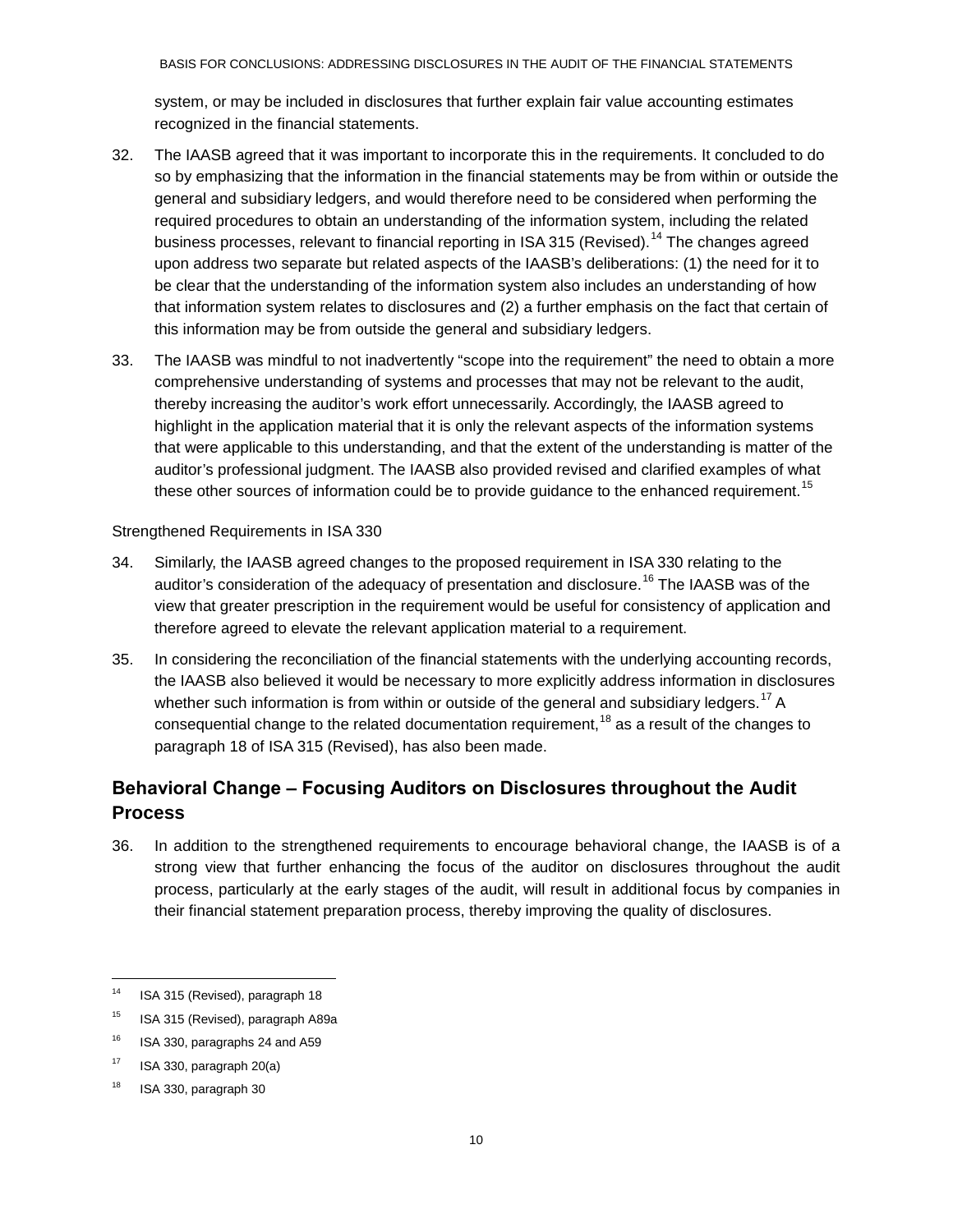#### **Definition of Financial Statements**

#### *Background and Summary of Comments Received on Exposure*

- 37. The IAASB believed that where the term "financial statements" is used in the ISAs, it should be clarified that it is intended to include disclosures subject to audit and that such disclosures may be found on the face of a financial statement, in the notes, or incorporated therein by cross-reference as expressly permitted or otherwise allowable by the applicable financial reporting framework.
- 38. The IAASB also agreed that emphasizing disclosures in the definition of "financial statements," as was proposed in the Disclosures ED, would also focus auditors on disclosures throughout the audit process.
- 39. There was strong support for the change made to the definition, with further changes subsequently made to address specific comments received from respondents and support some of the concepts, such as cross-referencing.
- 40. In the Disclosures ED, the IAASB had in some cases included the extension "including disclosures" when referring to "financial statements" as a matter of emphasis. Various respondents, including all the MG members, had noted that the use of extensions to the phrase "financial statements", such as "financial statements including disclosures" and "financial statements including related disclosures," was confusing and may lead to insufficient attention or work effort being given to disclosures in places in the ISAs where the extension "including disclosures" was not used. The IAASB agreed that the extension was not needed, as the revised definition of financial statements now clearly included disclosures. Where appropriate, the emphasis has been achieved in other ways, or the extension has been deleted.

#### **Considering Disclosures Earlier in the Audit Process**

#### *Background and Summary of Comments Received on Exposure*

- 41. The IAASB proposed various changes in the Disclosures ED to focus the auditor's attention on disclosures earlier in the audit process:
	- Paragraph A12b of ISA 300 highlights that attention at an early stage in the audit is beneficial and provides examples of matters the auditor may identify early so that adequate consideration can be given when *planning the audit*.
	- Paragraph A21a of ISA 315 (Revised) focuses the auditor on disclosure-related issues during the engagement team discussion. Changes were also proposed to paragraph A11 of ISA  $240^{19}$  $240^{19}$  $240^{19}$  to specifically reference discussion about disclosures when the engagement team discusses the risks of material misstatement due to fraud.
	- Paragraph A23 of ISA 210 highlights that there may be matters to be explicitly included in the *engagement letter* relating to the financial statements and disclosures (and which has been emphasized in a footnote in the draft engagement letter in the Appendix to ISA 210). This was intended to help focus management on disclosures early in the audit process.
	- Paragraph A13 of ISA 260 (Revised) emphasizes matters that may communicated to those charged with governance when discussing the planned scope and timing of the audit relating to disclosures.

<span id="page-10-0"></span><sup>19</sup> ISA 240, *The Auditor's Responsibilities Relating to Fraud in an Audit of Financial Statements*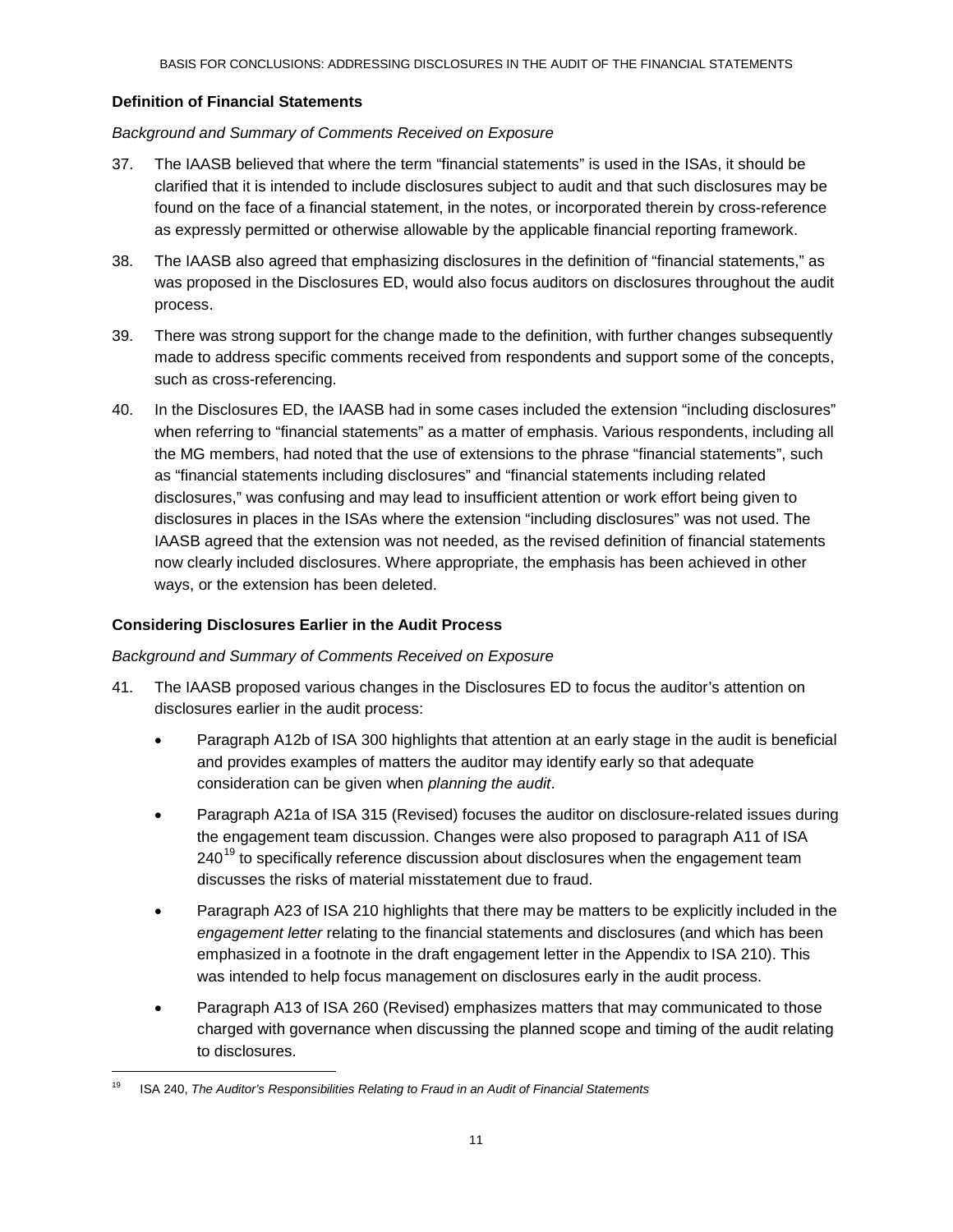42. Respondents to the Disclosures ED supported these changes and did not raise significant issues relating to these paragraphs.

#### *IAASB Decisions*

43. In addition to retaining these proposed changes, the IAASB agreed further guidance in ISA 315 (Revised) could be useful to acknowledge how the engagement team discussions could consider disclosures about complex matters, including those involving significant judgment as to what information to disclose.[20](#page-11-0)

#### **Identifying and Assessing the Risks of Material Misstatements in Disclosures**

#### *Integration of Assertions for Presentation and Disclosure in the Risk Assessment Process*

Background and Summary of Comments Received on Exposure

- 44. Changes to integrate the assertions for presentation and disclosure were proposed in the Disclosures ED (by deleting the separate assertions for "presentation and disclosure") (see Disclosures ED, paragraphs A124(a)– (b) of ISA 315 (Revised)) and additional application material was added in for disclosures that were not directly related to transactions, events, or account balances.
- 45. The majority of respondents across all stakeholder groups, including MG members, supported the integration of the assertions for presentation and disclosure with those relating to classes of transactions and events, and account balances. However, some of these respondents (including two MG members) expressed concern that, in integrating the assertions relating to presentation and disclosure into the assertions about classes of transactions and events and account balances, any reference to "classification" (other than in the case of assertions for classes of transaction and events) had been eliminated. Two MG members also called for more emphasis on disclosures that are not directly related to classes of transactions or events, and account balances, such as segment reporting and going concern disclosures.
- 46. Some respondents supported the changes, but were concerned about the costs associated with implementation or whether the changes would achieve the intended results in practice. Several respondents, mainly member bodies, did not support making the changes because either: (i) the integration may actually lose the focus on disclosures; (ii) the benefits associated with these changes would not outweigh the cost; (iii) the changes would not necessarily lead to an integration of the work on disclosures; (iv) the proposed changes may lead to an over-emphasis on disclosures, (v) the changes are not needed or (vi) the changes could undermine the effective conduct of the audit by requiring the risk assessment for a number of assertions about presentation and disclosure for each class of transaction, event and account balance.

#### IAASB Decisions

j

47. The IAASB agreed with respondents that the integration of the assertions for presentation and disclosure with those for classes of transactions and events, and account balances, would further focus auditors on the related disclosures when addressing the underlying transactions and events, and account balances, in the audit.

<span id="page-11-0"></span>ISA 315 (Revised), Paragraph A21a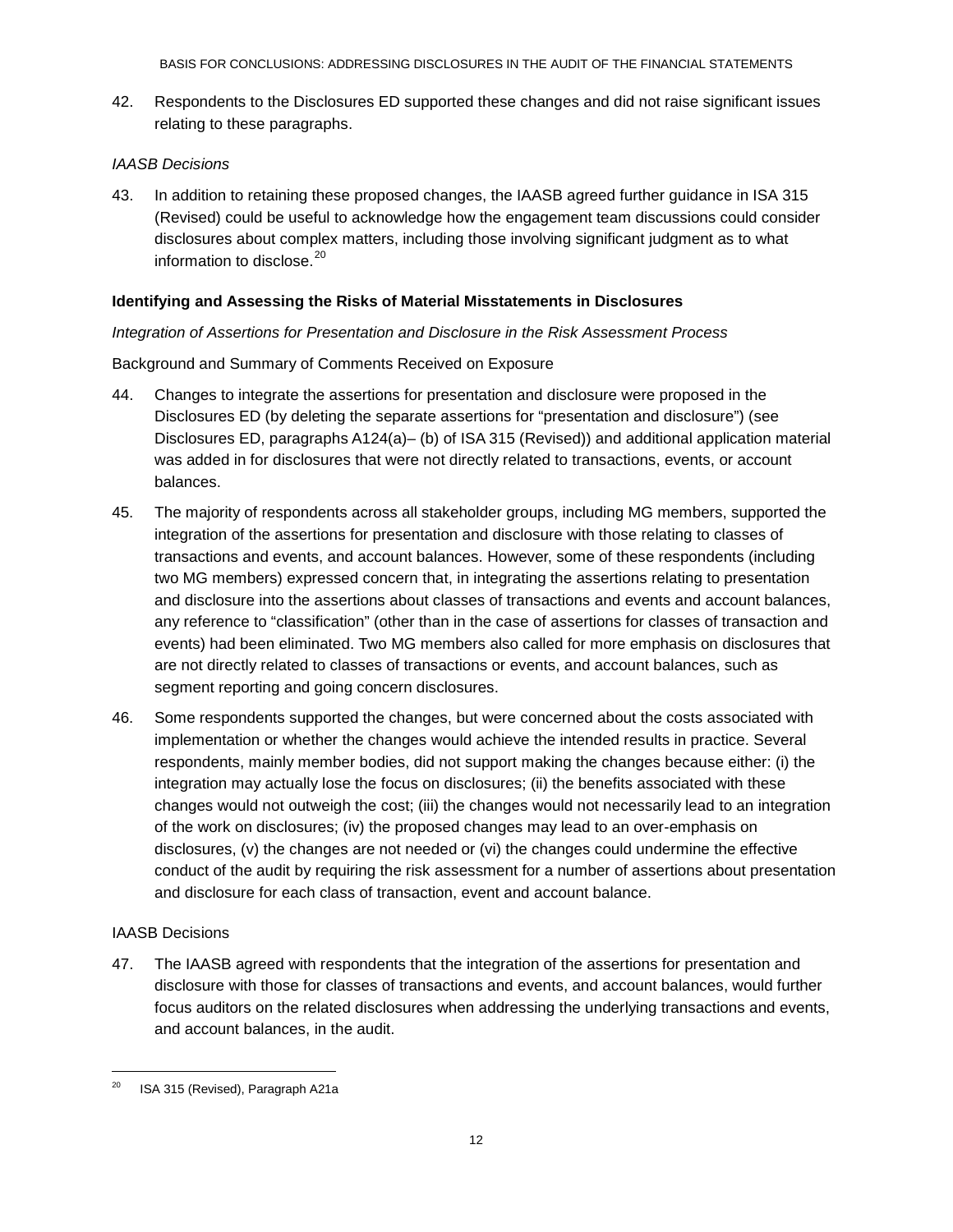- 48. In finalizing the changes, the IAASB also agreed that it was appropriate to include an assertion for "classification" for account balances and related disclosures and added it to paragraph A124(b) of ISA 315 (Revised).
- 49. Notwithstanding that the assertions are in the application material, the guidance in paragraph A123a of ISA 315 (Revised) explains that they may be expressed differently, provided all aspects have been covered. Accordingly, the revisions made to integrate the assertions for presentation and disclosure may therefore be expressed differently on implementation of these changes for those concerned that the costs would outweigh the benefits.
- 50. The IAASB also agreed to insert subheadings to further clarify the differentiation between (a) assertions about transactions, account balances and related disclosures, and (b) assertions about other disclosures that are not directly related to recorded classes of transactions, events or account balances, in order to emphasize the risk assessment process for those disclosures not directly related to account balances, or classes of transactions and events.

#### *The Interaction of Risk Assessment and Materiality*

Background and Summary of Comments Received on Exposure

- 51. At the time that the Disclosures ED was approved, the IAASB had considered a proposal for a new requirement (together with related application material) to make a preliminary determination of those non-quantitative disclosures for which misstatement thereof reasonably could be expected to influence the economic decisions of users taken on the basis of the financial statements. The IAASB had agreed that the guidance relating to these considerations was better placed in ISA 315 (Revised) in support of the existing requirements in paragraphs 25–26 of that ISA. Accordingly, the application material previously proposed for ISA 320 was moved to ISA 315 (Revised). The IAASB also agreed at that time not to revise the requirements in ISA 320 until such time that a more holistic review of the standard is undertaken.
- 52. The responses to the Disclosures ED recognized that the consideration of materiality is critical in addressing disclosures in the audit, and therefore the auditing standards should provide guidance on the basis or factors on which auditors can make materiality judgments in relation to disclosures, particularly in the case of qualitative disclosures. However, respondents also recognized that issues relating to applying the concept of materiality to disclosures cannot be solved by the IAASB alone, as acknowledged by the IAASB in the Explanatory Memorandum to the Disclosures ED. There was general support for the proposed changes in the application material in ISA 315 (Revised) relating to the risk of material misstatement, but many emphasized that more guidance is needed on the application of the concept of materiality to disclosures, particularly in the planning phase of the audit, and in the evaluation of misstatements in disclosures.
- 53. Respondents also raised a number of diverse points regarding the interaction of the work of the IAASB with the work of the accounting standard setters, primarily the IASB, and in relation to when the IAASB should consider developing further guidance or requirements on the application of the concept of materiality when auditing disclosures. In particular:
	- Several respondents (including all MG members) called for changes to ISA 320 (in the form of either requirements, application material or both) to be made now in order to enhance practice specifically in relation to evaluating disclosures, in particular qualitative disclosures. These respondents also suggested that further changes should be considered at an appropriate time to respond to any revisions to the concept of materiality and other related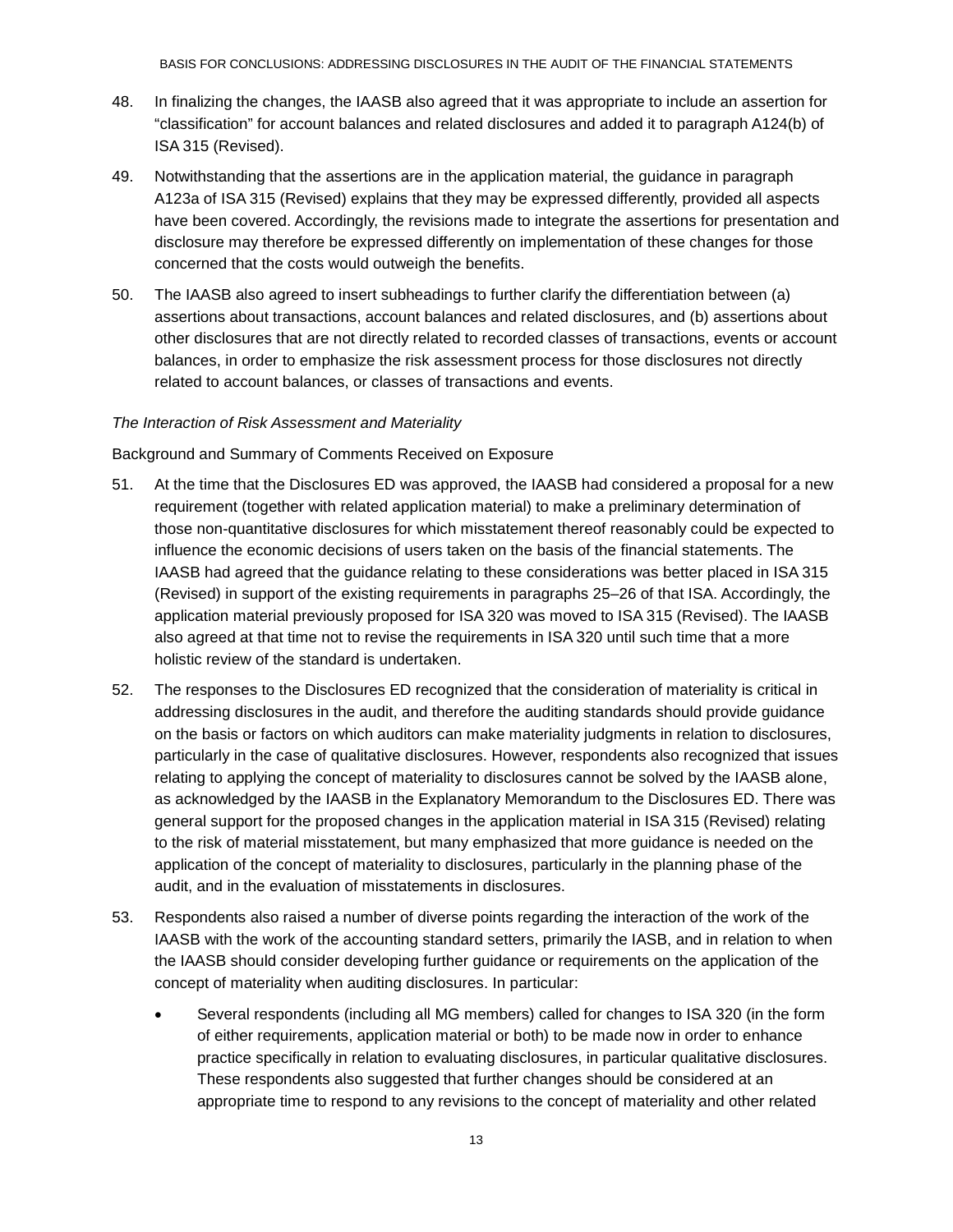developments made by the IASB. The IAASB CAG expressed a similar view on the need to look more holistically at the concept of materiality within the ISAs as the IASB's work evolves.

- Though there was general support for the proposed amendments to application material relating to materiality, some other respondents cautioned that the IAASB should wait for the IASB to conclude its project work rather than proceeding with any changes in this area now.
- 54. Two MG members also had the view that a more integrated approach to auditing balances with the related disclosures may also be achieved by including more explicit provisions in ISA 315 (Revised) for the identification and assessment of the risks of material misstatement relating to disclosures.

#### IAASB Decisions

- 55. The IAASB acknowledged the level of concerns raised by respondents regarding the difficulties faced by auditors in applying the concept of materiality to the audit of disclosures, and the calls by a number of respondents (including all members of the MG) for changes to introduce new requirements or additional guidance now to assist auditors in determining materiality in the context of disclosures (particularly qualitative disclosures). Accordingly, the IAASB further explored the implications and feasibility of introducing a new requirement for the auditor to make a preliminary determination of the nature of a qualitative misstatement of disclosures that could reasonably be expected to influence the economic decisions of users taken on the basis of the financial statements as a whole, including making conforming amendments to other paragraphs in ISA 320 and ISA 450. However, as also described in paragraph 27, in exploring this aspect of materiality, the IAASB decided that some of the potential changes considered in the context of disclosures could also be of relevance in the context of other items and that it would not therefore be appropriate to make these changes in isolation for disclosures. Additionally, similar issues were likely to be addressed in the IASB's work on the topic of materiality, and the IAASB ultimately agreed that this would be better dealt in light of the outcome of that work with a more holistic review of ISA 320, if considered necessary, as part of the IAASB's *Work Plan for 2017–2018*.
- 56. Notwithstanding this decision, the Board further considered whether more could be added in the immediate term to address some of these concerns about qualitative disclosures, while also strengthening the auditor's work on identifying and assessing the risks of material misstatement. The IAASB agreed to introduce:
	- Specific reference to qualitative disclosures in ISA 315 (Revised), paragraph 26(a), and to remove reference to "magnitude" in ISA 315 (Revised), paragraph 26(d), to emphasize that misstatements could arise in amounts or narrative disclosures.
	- New application material to support paragraph 6 of ISA 320 (where the concept of "qualitative" disclosures was introduced in the ED) in the form of examples about factors to consider when misstatements in disclosures could be material, in order to help support auditors in their consideration of qualitative disclosures.<sup>[21](#page-13-0)</sup>

<span id="page-13-0"></span><sup>21</sup> ISA 320, paragraph A1a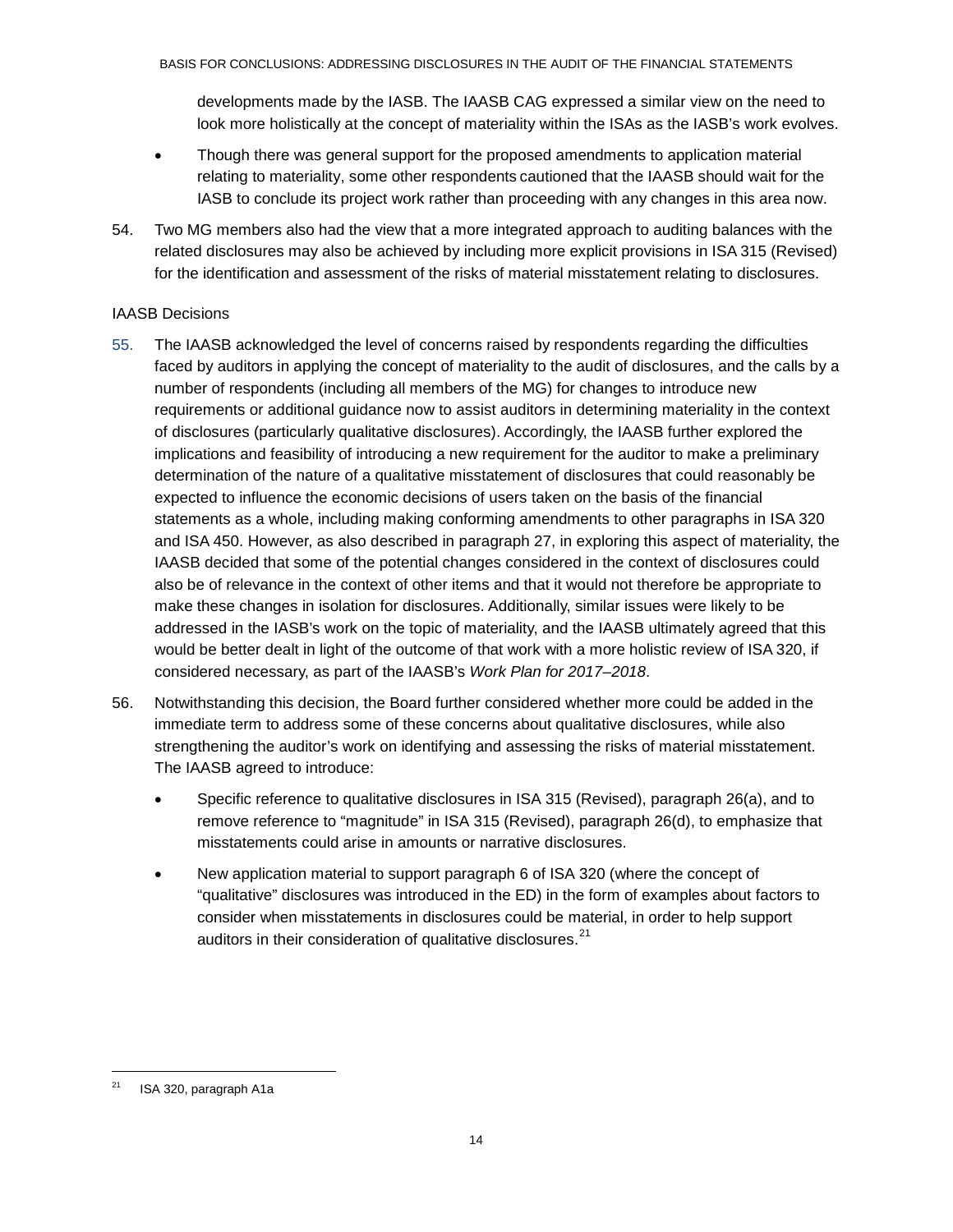#### **Clarifying and Enhancing the Guidance for Auditors when Evaluating Misstatements in Disclosures**

#### *Background and Summary of Comments Received on Exposure*

- 57. The Disclosures ED included enhanced application material in ISA 450 to focus on various aspects relating to misstatements in disclosures, particularly qualitative disclosures. This included:
	- Further examples of misstatements to emphasize misstatements may also occur in disclosures (see paragraph A1 of ISA 450);
	- Highlighting that misstatements in non-quantitative disclosures cannot be accumulated in the same way as misstatements in amounts (see paragraph A2a of ISA 450), but nevertheless need to be evaluated individually and in aggregate (i.e., collectively) to determine whether they are material (see paragraph A13a of ISA 450); and
	- Guidance for the auditor to consider that individual misstatements in disclosures, although not material collectively, could be indicative of misleading, duplicative or uninformative disclosures (see paragraph A17a of ISA 450)*.*
- 58. Respondents generally welcomed the IAASB's proposals for additional guidance in ISA 450. However, as noted above, there was concern that some of the proposed application material did not sufficiently assist auditors in understanding how to apply the requirements when addressing qualitative disclosures.

#### *IAASB Decisions*

- 59. The IAASB reconsidered the guidance and agreed to enhance and strengthen the proposed application material by:
	- Enhancing and clarifying the examples of misstatements as they relate to disclosures (see paragraph A1 of ISA 450);
	- Clarifying that "clearly trivial" applies to all information in the financial statements, whether judged by any size, nature or circumstances, and that if not clearly trivial, misstatements, including misstatements in disclosures, need to accumulated (see paragraphs A2 and A2b of ISA 450);
	- Providing more practical guidance about whether a misstatement in a qualitative disclosure may be material, taking into account the nature of the misstatement and the circumstances of the entity (see paragraph A13a of ISA 450);
	- Clarifying that all misstatements, whether in the individual statements or disclosures, needed to be evaluated individually and in combination with other misstatements (see paragraph A2c of ISA 450); and
	- Emphasizing the concept of professional skepticism when evaluating the effect of misstatements in disclosures (see paragraph A17 of ISA 450).

#### **Guidance on Evaluating the Overall Presentation of the Financial Statements**

#### *Background and Summary of Comments Received on Exposure*

60. The Disclosures ED included enhanced application material in ISA 700 (Revised) relating to the auditor's evaluation of the financial statements in forming an opinion, including: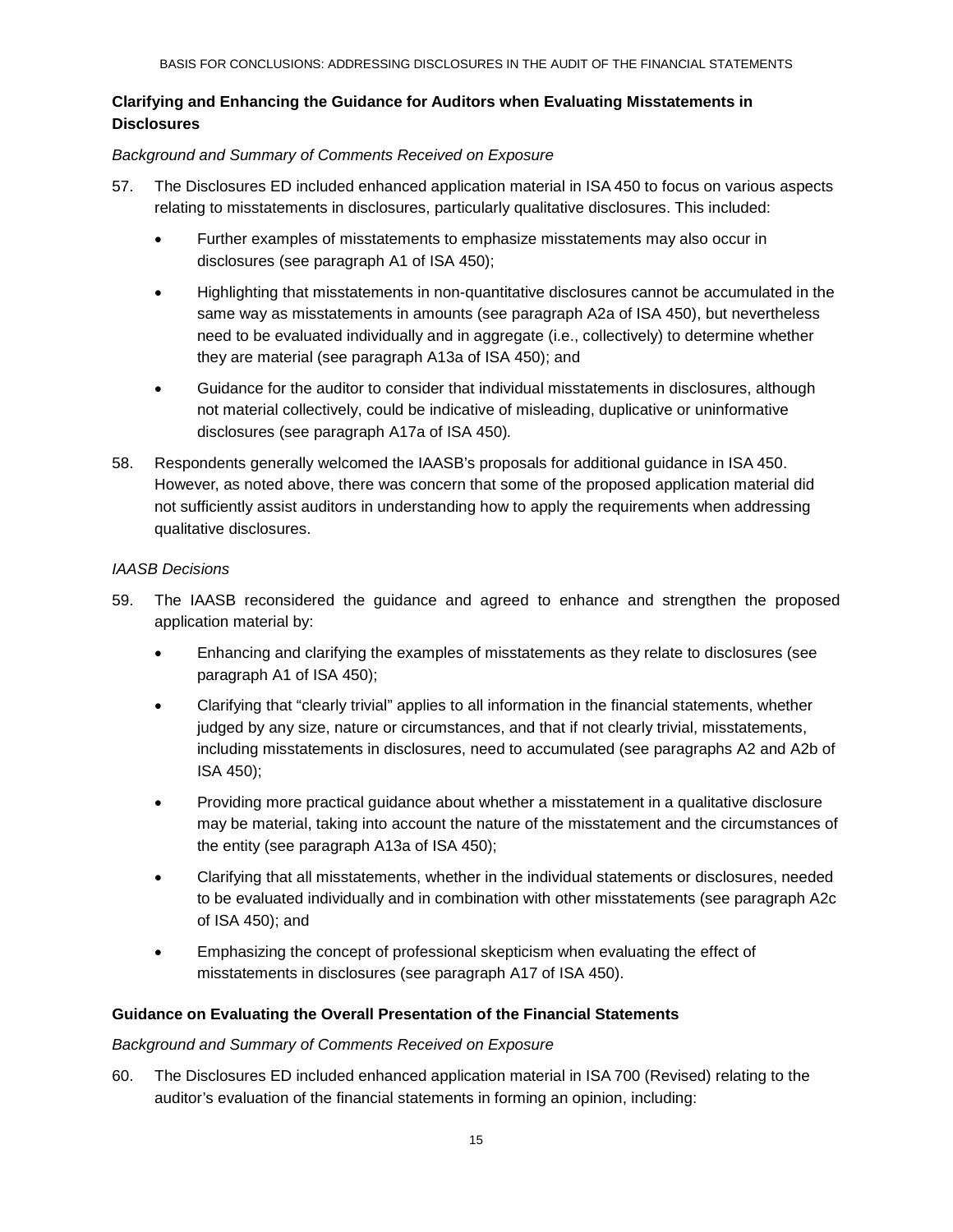- Determining whether the accounting policies have been adequately disclosed in the financial statements (paragraph A3a of ISA 700 (Revised));
- Evaluating the relevance, reliability, comparability and understandability of the financial statements (paragraph A3b of ISA 700 (Revised)); and
- Considering the adequacy disclosures in providing information to users about material transactions and events (paragraph A4 of ISA 700 (Revised)).
- 61. Guidance to support the "fair presentation" evaluation required by paragraph 14 of ISA 700 (Revised) was also introduced. This included clarifying that fair presentation may include disclosures that are not specifically required by the financial reporting framework. The guidance also provides the auditor with additional actions that may be considered as part of this evaluation (paragraphs A4a–A4c of ISA 700 (Revised)).
- 62. As discussed in the section *The Need to Strengthen the Requirements*, some respondents, in particular regulators, including the MG members, felt strongly that certain material presented in the Disclosures ED could be further developed and enhanced to promote the effectiveness of the audit when addressing disclosures, and therefore promote the behavioral changes expected.
- 63. Some respondents, including three MG members, had the view that more explicit requirements about assessing the content and quality of disclosures should be considered.

#### *IAASB Decisions*

- 64. The IAASB agreed, as set out above, to strengthen requirements in a number of ISAs, including ISA 700 (Revised), by elevating some of the application material.
- 65. In doing so, the IAASB also identified areas where further guidance would be useful to clarify the enhanced requirements, including:
	- Providing further guidance about the auditor's considerations when considering whether the entity's accounting policies are appropriately disclosed.<sup>[22](#page-15-0)</sup>
	- Providing further examples for the auditor when evaluating the understandability of the financial statements.<sup>[23](#page-15-1)</sup>
- 66. Strengthening the requirements and enhancing the application material when evaluating the financial statements would, in the IAASB's view, focus the auditor more on the understandability and relevance of the disclosures. However, in light of the work on disclosures by the IASB and as more fully explained in paragraph 27), the IAASB is of the view that further changes about evaluating the content and quality of disclosures would be better informed by the IASB's work in this area and therefore does not propose further changes at this time.

## **Other Board Considerations**

67. The Disclosures ED referred to the term "non-quantitative" when referring to those disclosures that were not purely quantitative. Concern was raised by a few respondents, including a MG member, that this term was not widely understood. The IAASB debated the use of the terms "qualitative" and

<span id="page-15-0"></span> $22$  ISA 700 (Revised), paragraph A3a

<span id="page-15-1"></span><sup>&</sup>lt;sup>23</sup> ISA 700 (Revised), paragraph A3b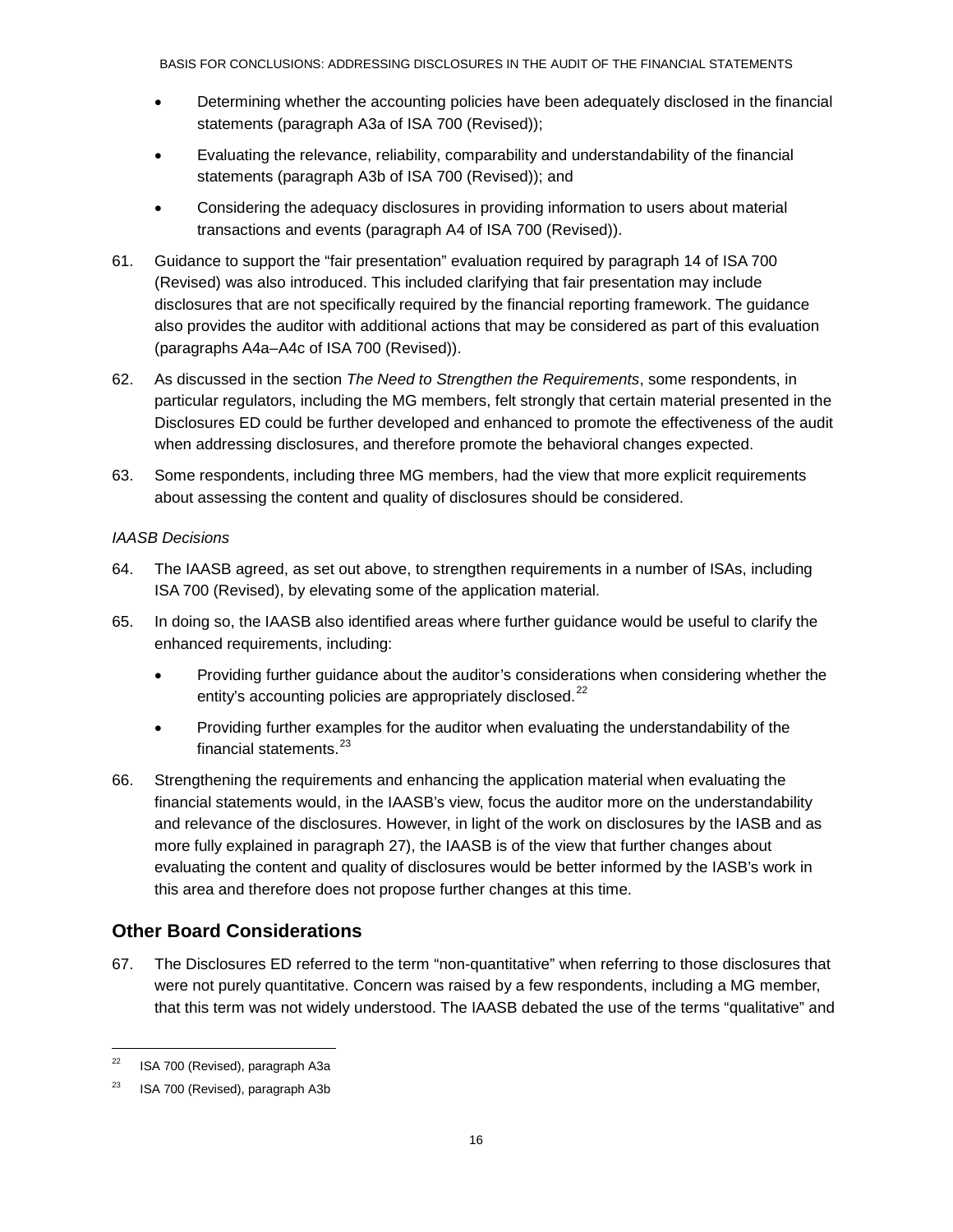"narrative" as alternatives to "non-quantitative", and agreed that the term "qualitative" would be the most appropriate for a number of reasons, in particular, because the term is better understood by stakeholders; has greater prominence in the current ISAs; and it encompasses everything that is not quantitative (i.e., purely numerical).

- 68. Concern was expressed by a few respondents to the Disclosures ED, including two MG members, about the lack of prominence of going concern disclosures in the ED. It was suggested that the IAASB expand the proposed changes to the ISAs to specifically include additional requirements and guidance for the auditor when auditing going concern disclosures.
- 69. In finalizing the Auditor Reporting standards, the IAASB established a new requirement in relation to evaluating going concern disclosures within ISA 570 (Revised).<sup>[24](#page-16-0)</sup> In addition, the changes to the ISAs highlight disclosures relevant to going concern (for example, see paragraphs A1 and A89a of ISA 315 (Revised), as well as Appendix 2 to ISA 315 (Revised) that supports the revised requirement in paragraph 26(a) of ISA 315 (Revised)). The IAASB was of the view that this additional guidance, together with the approach taken in ISA 570 (Revised) and the overarching requirement in ISA 700 (Revised) related to fair presentation, will enhance the auditor's focus on disclosures related to going concern and management's assessment of the entity's ability to continue as a going concern more broadly.<sup>[25](#page-16-1)</sup> Notwithstanding this, the IAASB acknowledged that further consideration about going concern, including relevant disclosures, may be necessary in the future in light of developments in accounting standards in the US and other initiatives currently underway.
- 70. Included in the responses to the Disclosures ED were some isolated comments, that on balance of views, the IAASB has agreed would not be taken up, because the IAASB was of the view that:
	- The topics proposed to be addressed were adequately covered by other ISAs. For example, although it was suggested that the IAASB could emphasize that disclosures should be audited by members of the engagement team with adequate level of experience and seniority, the IAASB was of the view that this topic was sufficiently addressed by paragraph 31 and A31 of ISQC  $1.^{26}$  $1.^{26}$  $1.^{26}$  Similarly, a MG member suggested that disclosures should be a focus area for the engagement quality control reviewer. The IAASB was of the view that this would be addressed in the project to revise ISQC 1, which has the area of engagement quality control reviews in its remit.

- Providing further guidance regarding the consideration of appropriate disclosures when a material uncertainty exists. Importantly, the auditor's consideration is in light of the definition of a material uncertainty and related disclosure considerations set out in the ISA, and is in addition to the auditor determining whether disclosures about a material uncertainty, required by the applicable financial reporting framework, are adequate.
- Requiring the auditor to evaluate the adequacy of disclosures in "close call" situations in view of the requirements of the applicable financial reporting framework. ISA 570 (Revised) also provides guidance on the types of disclosures that may be required by the applicable financial reporting framework in a "close call" situation, incorporating concepts from the International Financial Reporting Interpretations Committee's (IFRIC) Agenda Decision, as well as the US Financial Accounting Standards Board's (FASB) work on going concern.
- <span id="page-16-1"></span><sup>25</sup> An overview of how the new auditor's report will address going concern and the enhanced auditor work effort can be found [here.](https://www.ifac.org/system/files/publications/files/Auditor-Reporting-Toolkit-Going-Concern.pdf)
- <span id="page-16-2"></span><sup>26</sup> International Standards on Quality Control (ISQC) 1, *Quality Control for Firms that Perform Audits and Reviews of Financial Statements, and Other Assurance and Related Services Engagements*

<span id="page-16-0"></span><sup>24</sup> Within ISA 570 (Revised), *Going Concern,* the IAASB has made changes to enhance the auditor's work effort relating to going concern disclosures by: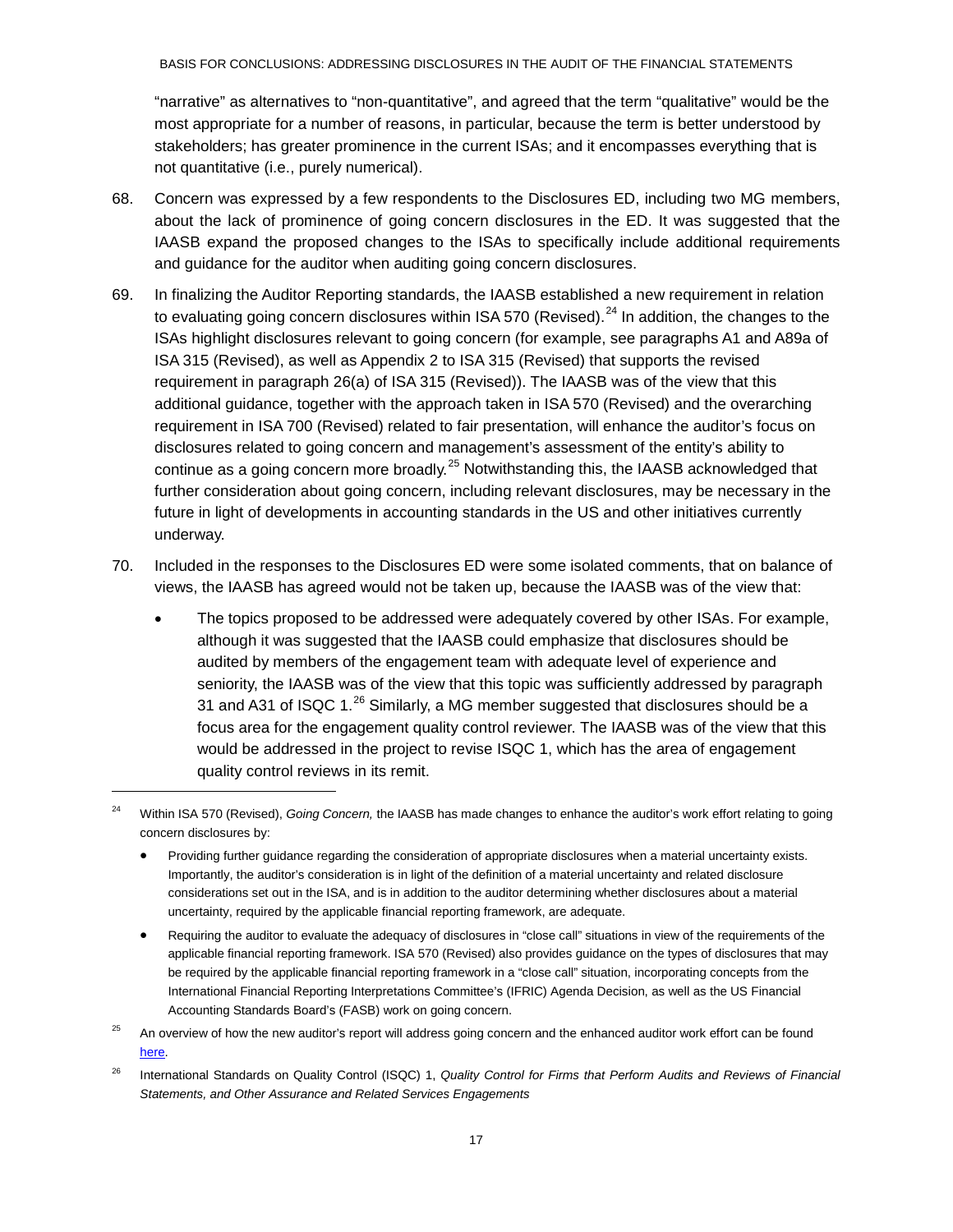- The comments may not be applicable to all entities (i.e., they could be viewed as too industry-specific). For example, one MG respondent suggested that "solvency or capital requirements" should be included in the examples of disclosures that may be relevant when assessing the risk of material misstatement in disclosures.<sup>[27](#page-17-0)</sup> The IAASB was of the view that this type of industry-specific guidance may be better considered in the context of its planned project to address special considerations in auditing financial institutions.
- The matters were addressed by other means. For example, one MG respondent suggested that the omission of material disclosures should be specifically referenced as a risk of fraud in the matters to be discussed by the engagement team. The IAASB considered this to be too specific for the other matters listed for consideration by the engagement team<sup>[28](#page-17-1)</sup> but acknowledged that this was addressed earlier in ISA 240 as a manner in which fraud can be committed by management (see paragraph A4 of ISA 240). Another MG respondent suggested highlighting the need for adequate expertise to audit some complex disclosures (such as those included in ISA 315 (Revised), paragraph A128b). The IAASB is of the view that the use of an auditor's expert with the necessary skills is adequately covered by paragraph 14 of ISA 220.<sup>[29](#page-17-2)</sup>

## **Rationale for Making Changes to the ISAs Now**

#### *Background and Summary of Comments Received on Exposure*

- 71. When developing the Disclosures ED, the IAASB had the view that enhancements to the ISAs should be made now, notwithstanding the uncertainty around the timing and outcome of the work of the accounting standard setters, and the consequential impact that this may have on the future work of the IAASB.
- 72. The IAASB noted that a strong majority of respondents to the Disclosures ED supported making the proposed changes to the ISAs. The four MG respondents emphasized that consideration should be given to substantial strengthening of some standards now to the greatest extent possible, while also considering whether further changes may be needed in the future in light of the work of the IASB and potentially others.
- 73. Other respondents suggested the IAASB needed to consider whether, in light of potential for further changes, it is appropriate for the Board to be making changes to the ISAs at this time, given the nature and extent of the changes proposed. Concern has been expressed in particular from SMPs and organizations representing them that the widespread changes would be burdensome at this stage. Various reasons were cited by respondents not supporting making the changes now, including:
	- (a) The need to further consider the costs versus benefits of opening up ten ISAs at this time, with a view that the changes would be more relevant to audits of financial statements of listed entities with more substantial disclosures (as compared to audits of financial statements of small- and medium-sized entities (SMEs), which may have less complex disclosures).

<span id="page-17-0"></span> $27$  ISA 315 (Revised), paragraph A128b j

<span id="page-17-1"></span> $28$  ISA 240, paragraph A11

<span id="page-17-2"></span><sup>29</sup> ISA 220, *Quality Control for an Audit of Financial Statements*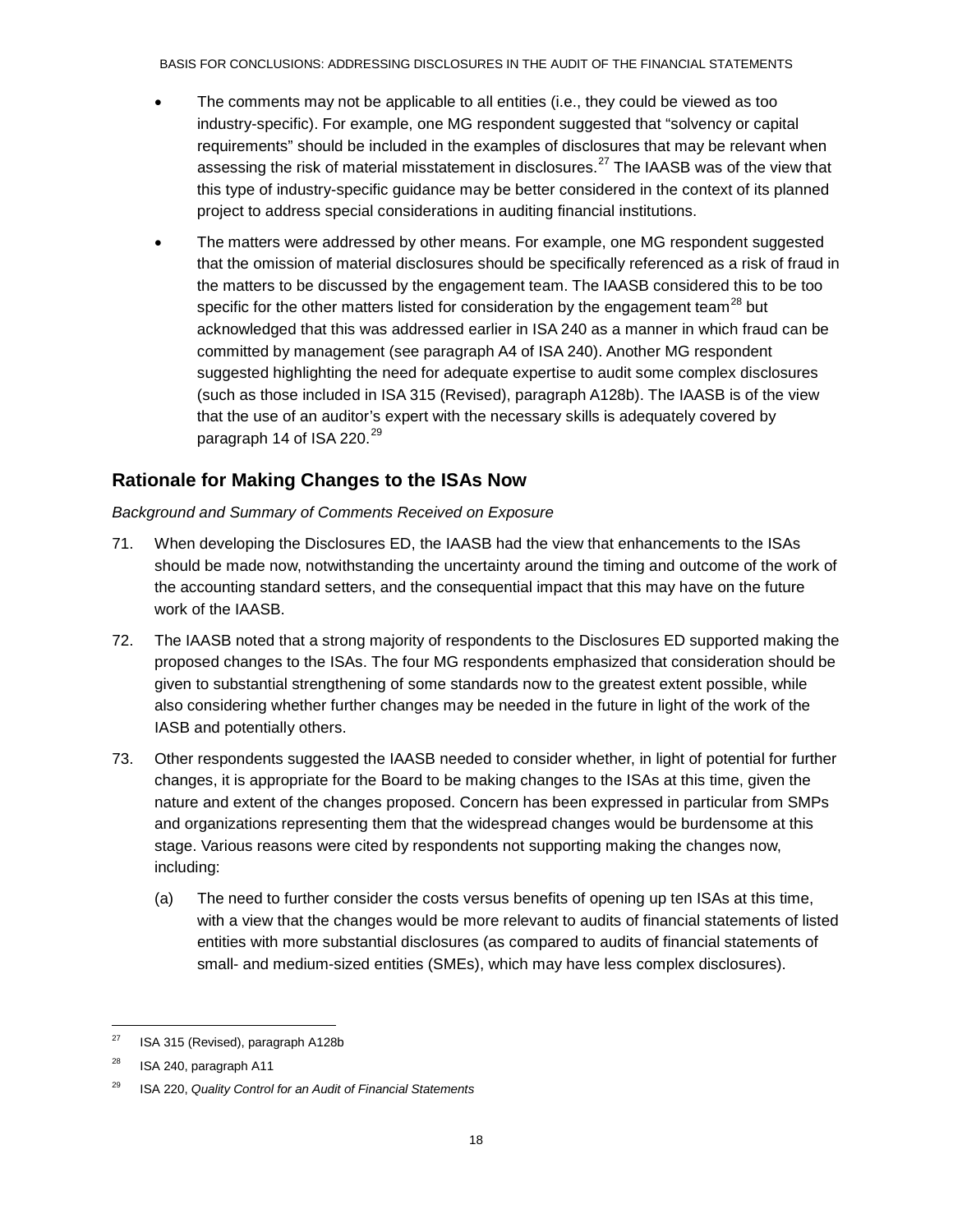- (b) A preference for the IAASB to defer the changes and then deliver a more comprehensive and substantial package of changes to the ISAs that reflect all changes necessary when the work of others in this area is finalized.
- (c) A view that the proposals do not go far enough to promote the intended behavioral changes required, including improved audit evidence and improving disclosures (by making more relevant).
- (d) The suggestion that non-authoritative guidance may be a more effective way to address the underlying issues in this area.

#### *IAASB Decisions*

- 74. Weighing up the balance of views about moving forward on the changes to the ISAs, the IAASB continues to have the view that it is important, and in the public interest, to make the changes to the ISAs now to improve auditor focus on disclosures thereby helping improve the quality of disclosures in financial statements. In addition to the support for the changes to the ISAs from the respondents to the Disclosures ED, strong support for the changes being made now has been received from the MG members, other regulators and oversight bodies, the IAASB CAG, as well as from investor groups.
- 75. The IAASB recognizes that the changes are spread across ten ISAs, but is of the view that the strengthened requirements are responsive to those that believe that more is needed to enhance auditor performance and better focus auditors' risk assessment and response on disclosures. In addition, the IAASB is of the view that the specificity and clarity in the new and revised application material will reinforce the importance of auditor attention to disclosures throughout the audit, and will help with the application of both the existing requirements and the revised, strengthened requirements arising from this project. In light of the concerns from SMPs, the IAASB took a critical look at whether the changes that were originally proposed were in all cases necessary, focusing on areas where the change would be expected to contribute to changing auditor behavior or where clarity was seen to be necessary to result in a consistent interpretation of existing requirements.
- 76. In acknowledging the concerns about the work of the accounting standard setters and the impact on the ISAs this may have in the future, the Board agreed that the proposed changes to the ISAs are an important first step. However, it was also recognized that there has been a strong call for further consideration by the IAASB about what more can be done, as the proposed changes to the ISAs are not enough on their own to solve all the challenges and meet the expectations of all stakeholders identified in the DP.
- 77. Notwithstanding this view, the IAASB's decisions have acknowledged the fact that more changes may be needed in the future. In particular, the IAASB is of the view that there are some areas where challenges have been identified and where making changes now would be premature (i.e., in respect of materiality and sufficient appropriate audit evidence for disclosures) in light of the IASB's work on materiality and disclosures. The IAASB intends to actively monitor the work and progress of the IASB and others in these areas, in order to consider what further work on materiality and sufficient appropriate audit evidence for disclosures is necessary. The timing of this work will need to be considered in light of other competing priorities at such time that the IASB has sufficiently progressed its work to enable the IAASB to make informed decisions regarding the impact of any financial reporting changes on the ISAs. As part of its consultations on its *Work Plan for 2017–*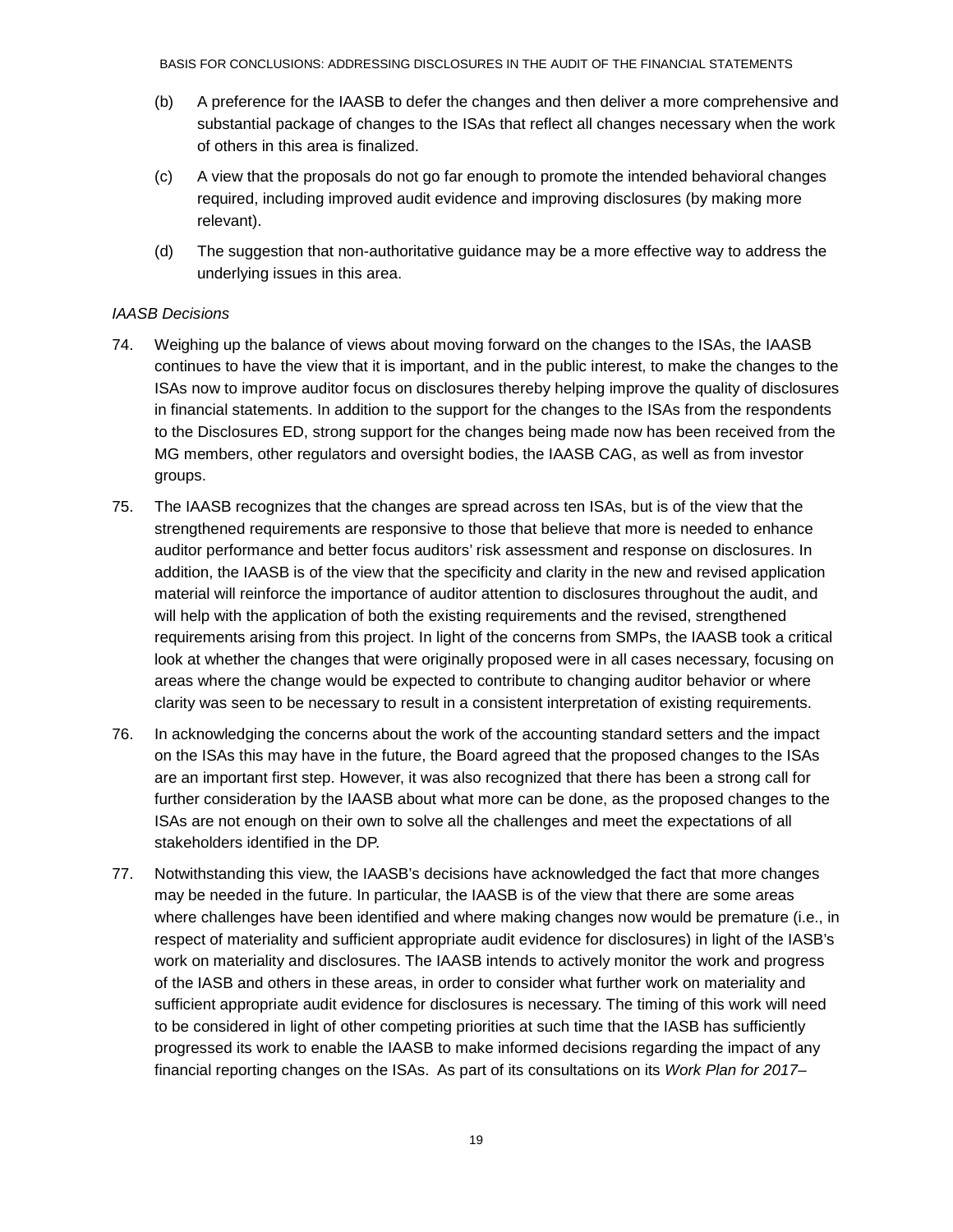*2018*, the IAASB may determine that it should include a new project relating to sufficient appropriate audit evidence for disclosures.

78. The IAASB acknowledges the concerns of SMPs insofar as the changes could be viewed as being burdensome, but at the same time believes that they are capable of being proportionately applied, taking into account the entity and the nature of its disclosures, and this has been specifically acknowledged in the changes in paragraphs A128c and A131a of ISA 315 (Revised). To assist SMPs (and others) with the implementation of the changes, an updated [Staff Publication,](https://www.ifac.org/publications-resources/addressing-disclosures-audit-financial-statements)  *[Addressing Disclosures in the Audit of Financial Statements,](https://www.ifac.org/publications-resources/addressing-disclosures-audit-financial-statements)* was published at the same time as the changes to the ISAs. That document highlights matters that may be of relevance to auditors when addressing disclosures as part of a financial statement audit. It is intended to help the consistent, effective and proper application of the ISAs as they relate to disclosures.

## **Conforming and Consequential Amendments to Other ISAs**

79. The Disclosures ED did not include proposed changes to other ISAs as a result of the changes proposed, as the changes were already made across ten ISAs. On further reflection, the IAASB has agreed conforming and consequential changes to a limited number of ISAs.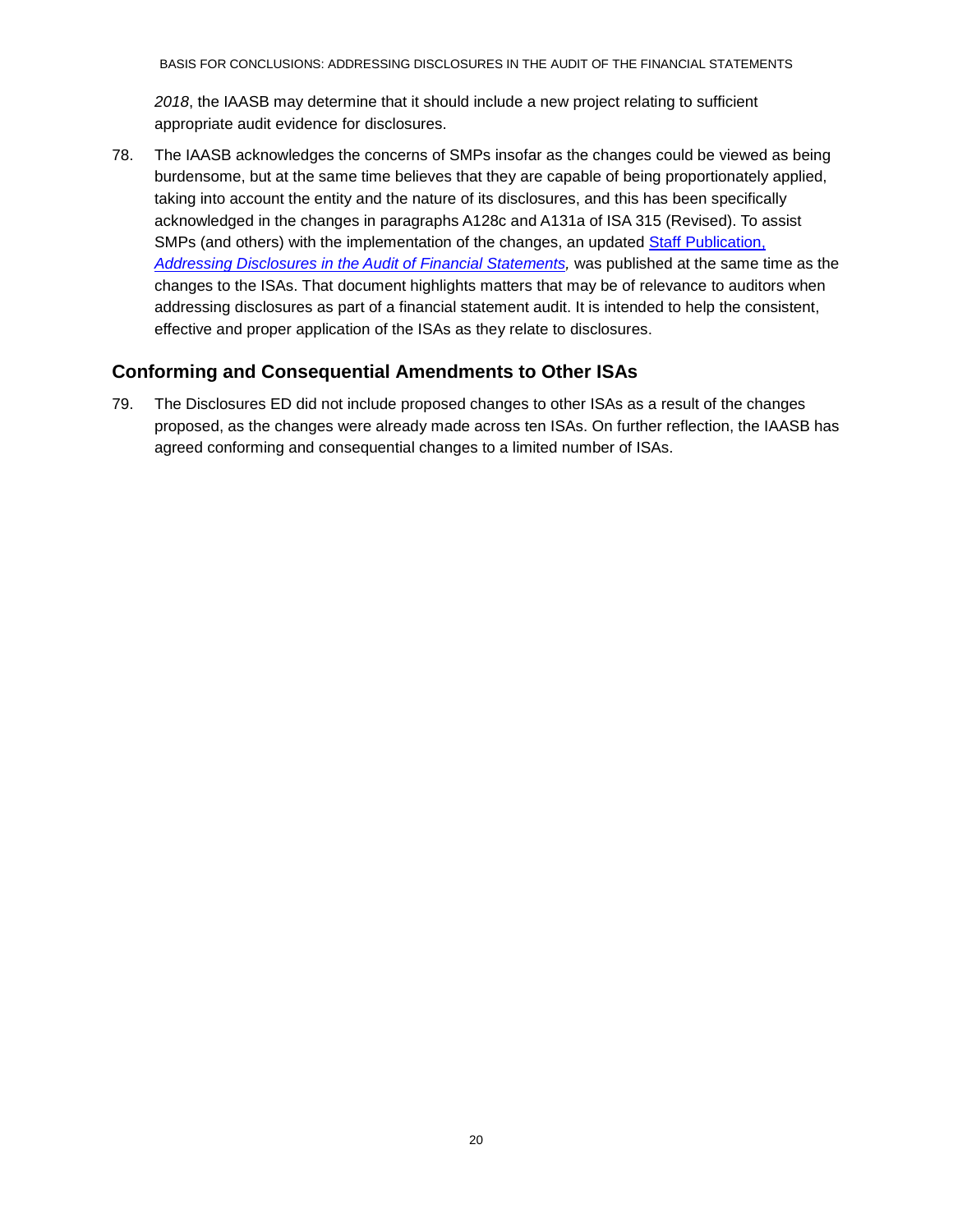International Standards on Auditing™, International Standards on Assurance Engagements™, International Standards on Review Engagements™, International Standards on Related Services™, International Standards on Quality Control™, International Auditing Practice Notes™, Exposure Drafts, Consultation Papers, and other IAASB® publications are published by, and copyright of, the International Federation of Accountants<sup>®</sup> (IFAC<sup>®</sup>).

The IAASB and IFAC do not accept responsibility for loss caused to any person who acts or refrains from acting in reliance on the material in this publication, whether such loss is caused by negligence or otherwise.

The IAASB logo, 'International Auditing and Assurance Standards Board®', 'IAASB', 'International Standard on Auditing™', 'ISA™', 'International Standard on Assurance Engagements', 'ISAE™', 'International Standards on Review Engagements', 'ISRE™', 'International Standards on Related Services', 'ISRS™', 'International Standards on Quality Control', 'ISQC™', 'International Auditing Practice Note', 'IAPN™', the IFAC logo, 'International Federation of Accountants®', and 'IFAC' are trademarks or registered trademarks and service marks of IFAC.

<span id="page-20-0"></span>Copyright © July 2015 by IFAC. All rights reserved. Written permission from IFAC is required to reproduce, store or transmit, or to make other similar uses of, this document, except as permitted by law. Contact [permissions@ifac.org.](mailto:permissions@ifac.org)